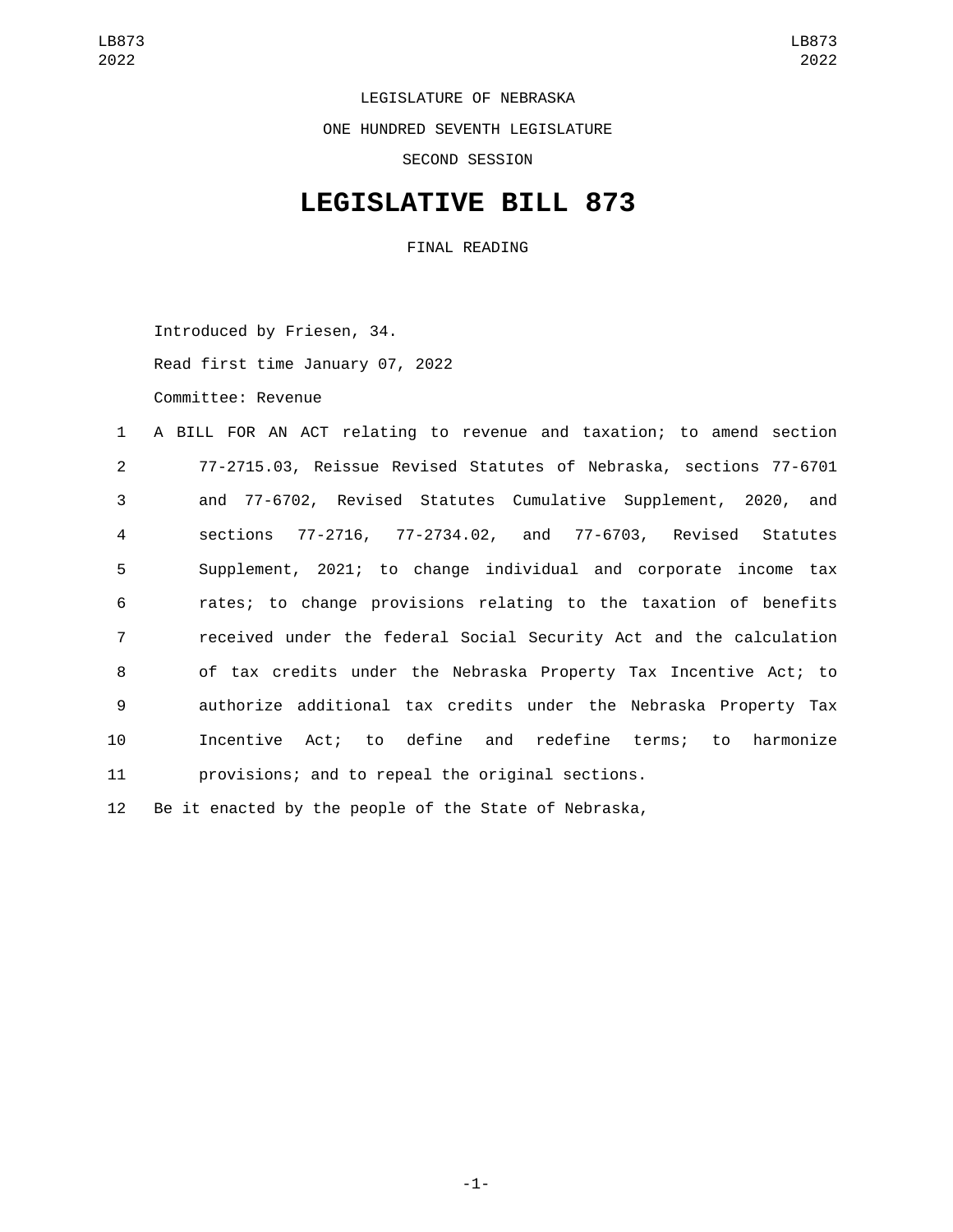| LB873<br>2022  |                                                                      |                                                                           |               |               |                                          |            | LB873<br>2022 |
|----------------|----------------------------------------------------------------------|---------------------------------------------------------------------------|---------------|---------------|------------------------------------------|------------|---------------|
| $\mathbf{1}$   | Section 1. Section 77-2715.03, Reissue Revised Statutes of Nebraska, |                                                                           |               |               |                                          |            |               |
| $\overline{2}$ | is amended to read:                                                  |                                                                           |               |               |                                          |            |               |
| 3              |                                                                      | 77-2715.03 (1) For taxable years beginning or deemed to begin on or       |               |               |                                          |            |               |
| $\overline{4}$ |                                                                      | after January 1, 2013, and before January 1, 2014, the following brackets |               |               |                                          |            |               |
| 5              |                                                                      | and rates are hereby established for the Nebraska individual income tax:  |               |               |                                          |            |               |
| 6              |                                                                      |                                                                           |               |               | Individual Income Tax Brackets and Rates |            |               |
| $\overline{7}$ |                                                                      | Bracket Single    Married, Head of                                        |               |               | Married,                                 | Estates    | Tax           |
| 8              | Number                                                               | Individuals Filing Household                                              |               |               | Filing                                   | and        | Rate          |
| 9              |                                                                      |                                                                           | Jointly       |               | Separate                                 | Trusts     |               |
| 10             | $\mathbf{1}$                                                         | $$0-2,399$                                                                | $$0 - 4, 799$ | $$0 - 4, 499$ | $$0 - 2, 399$                            | $$0 - 499$ | 2.46%         |
| 11             | $\mathbf{2}$                                                         | $$2,400-$                                                                 | \$4,800-      | \$4,500-      | $$2,400-$                                | $$500-$    |               |
| 12             |                                                                      | 17,499                                                                    | 34,999        | 27,999        | 17,499                                   | 4,699      | 3.51%         |
| 13             | 3                                                                    | $$17,500-$                                                                | \$35,000-     | \$28,000-     | \$17,500-                                | $$4,700-$  |               |
| 14             |                                                                      | 26,999                                                                    | 53,999        | 39,999        | 26,999                                   | 15, 149    | 5.01%         |
| 15             | $\overline{4}$                                                       | \$27,000                                                                  | \$54,000      | \$40,000      | \$27,000                                 | \$15, 150  |               |
| 16             |                                                                      | and Over                                                                  | and Over      | and Over      | and Over                                 | and Over   | 6.84%         |
| 17             |                                                                      | (2) For taxable years beginning or deemed to begin on or after            |               |               |                                          |            |               |
| 18             |                                                                      | January 1, 2014, the following brackets and rates are hereby established  |               |               |                                          |            |               |
| 19             |                                                                      | for the Nebraska individual income tax:                                   |               |               |                                          |            |               |
| 20             |                                                                      |                                                                           |               |               | Individual Income Tax Brackets and Rates |            |               |
| 21             | Bracket                                                              | Single                                                                    | Married,      | Head of       | Married,                                 | Estates    | Tax           |
| 22             | Number                                                               | Individuals Filing                                                        |               | Household     | Filing                                   | and        | Rate          |
| 23             |                                                                      |                                                                           | Jointly       |               | Separate                                 | Trusts     |               |
| 24             | 1                                                                    | $$0-2,999$                                                                | $$0-5,999$    | $$0-5,599$    | $$0-2,999$                               | $$0 - 499$ | 2.46%         |
| 25             | $\overline{2}$                                                       | $$3,000-$                                                                 | \$6,000-      | $$5,600-$     | $$3,000-$                                | $$500 -$   |               |
| 26             |                                                                      | 17,999                                                                    | 35,999        | 28,799        | 17,999                                   | 4,699      | 3.51%         |
| 27             | 3                                                                    | $$18,000-$                                                                | $$36,000-$    | $$28,800-$    | $$18,000-$                               | $$4,700-$  |               |
| 28             |                                                                      | 28,999                                                                    | 57,999        | 42,999        | 28,999                                   | 15,149     | 5.01%         |
| 29             | $\overline{4}$                                                       | \$29,000                                                                  | \$58,000      | \$43,000      | \$29,000                                 | \$15,150   |               |
| 30             |                                                                      | and Over                                                                  | and Over      | and Over      | and Over                                 | and Over   | Top Rate      |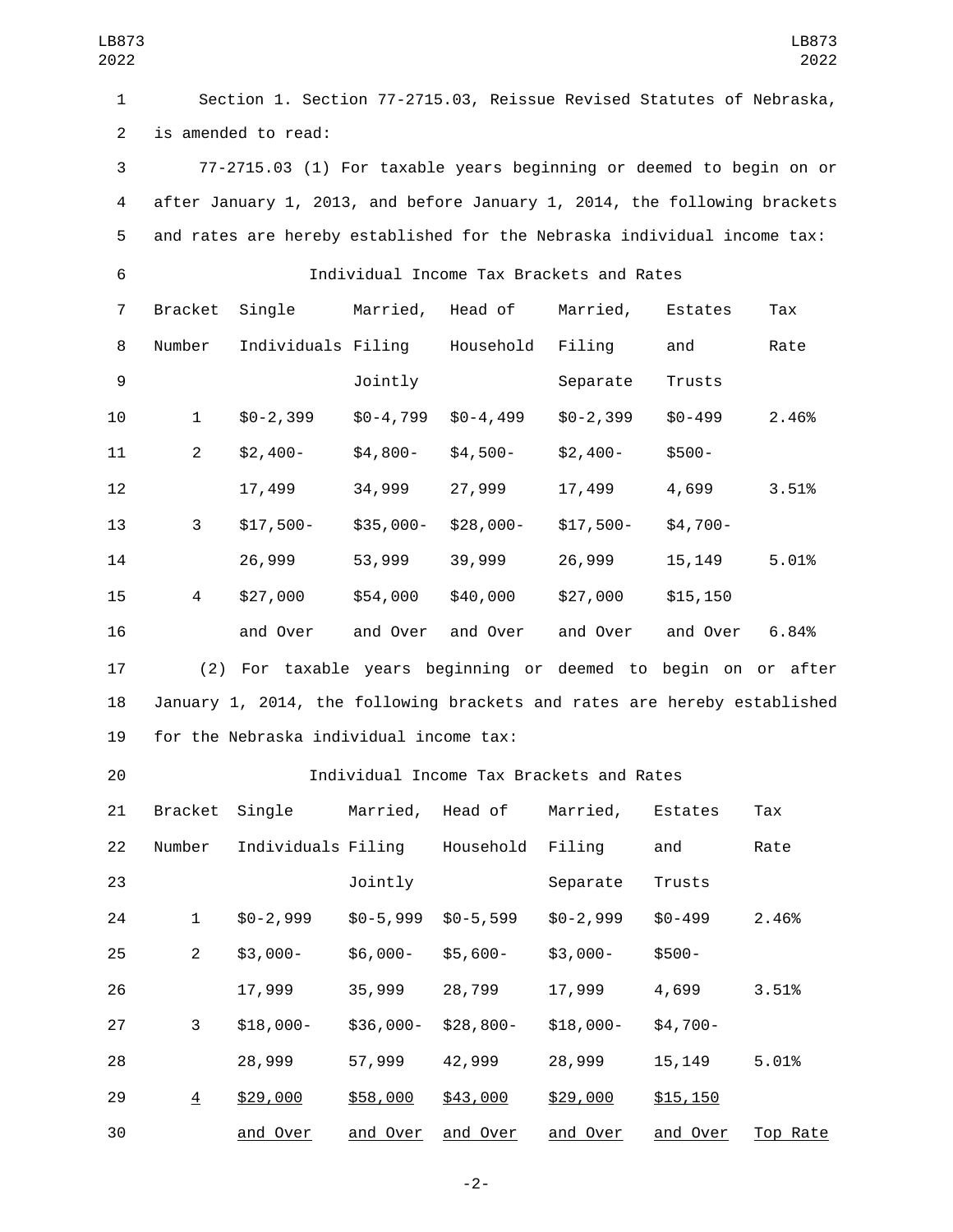| $\mathbf{1}$   | 4 | \$29,000                                                                 | \$58,000 | <del>\$43,000</del>                          | <del>\$29,000</del> | \$15,150 |            |
|----------------|---|--------------------------------------------------------------------------|----------|----------------------------------------------|---------------------|----------|------------|
| $\overline{2}$ |   |                                                                          |          | and Over and Over and Over and Over and Over |                     |          | 6.84%      |
| 3              |   | For purposes of this subsection, the top rate shall be:                  |          |                                              |                     |          |            |
| 4              |   | (a) 6.84% for taxable years beginning or deemed to begin on or after     |          |                                              |                     |          |            |
| 5              |   | January 1, 2014, and before January 1, 2023;                             |          |                                              |                     |          |            |
| 6              |   | (b) 6.64% for taxable years beginning or deemed to begin on or after     |          |                                              |                     |          |            |
| $\overline{7}$ |   | January 1, 2023, and before January 1, 2024;                             |          |                                              |                     |          |            |
| 8              |   | (c) 6.44% for taxable years beginning or deemed to begin on or after     |          |                                              |                     |          |            |
| 9              |   | January 1, 2024, and before January 1, 2025;                             |          |                                              |                     |          |            |
| 10             |   | (d) 6.24% for taxable years beginning or deemed to begin on or after     |          |                                              |                     |          |            |
| 11             |   | January 1, 2025, and before January 1, 2026;                             |          |                                              |                     |          |            |
| 12             |   | (e) 6.00% for taxable years beginning or deemed to begin on or after     |          |                                              |                     |          |            |
| 13             |   | January 1, 2026, and before January 1, 2027; and                         |          |                                              |                     |          |            |
| 14             |   | (f) 5.84% for taxable years beginning or deemed to begin on or after     |          |                                              |                     |          |            |
| 15             |   | January 1, 2027.                                                         |          |                                              |                     |          |            |
| 16             |   | $(3)(a)$ For taxable years beginning or deemed to begin on or after      |          |                                              |                     |          |            |
| 17             |   | January 1, 2015, the minimum and maximum dollar amounts for each income  |          |                                              |                     |          |            |
| 18             |   | tax bracket provided in subsection (2) of this section shall be adjusted |          |                                              |                     |          |            |
| 19             |   | for inflation by the percentage determined under subdivision $(3)(b)$ of |          |                                              |                     |          |            |
| 20             |   | this section. The rate applicable to any such income tax bracket shall   |          |                                              |                     |          |            |
| 21             |   | not be changed as part of any adjustment under this subsection. The      |          |                                              |                     |          |            |
| 22             |   | minimum and maximum dollar amounts for each income                       |          |                                              |                     | tax      | bracket as |
| 23             |   | adjusted shall be rounded to the nearest ten-dollar amount.              |          |                                              |                     |          | If the     |
| 24             |   | adjusted amount for any income tax bracket ends in a five, it shall be   |          |                                              |                     |          |            |
| 25             |   | rounded up to the nearest ten-dollar amount.                             |          |                                              |                     |          |            |

 (b)(i) For taxable years beginning or deemed to begin on or after January 1, 2015, and before January 1, 2018, the Tax Commissioner shall adjust the income tax brackets by the percentage determined pursuant to the provisions of section 1(f) of the Internal Revenue Code of 1986, as it existed prior to December 22, 2017, except that in section 1(f)(3)(B) of the code the year 2013 shall be substituted for the year 1992. For

-3-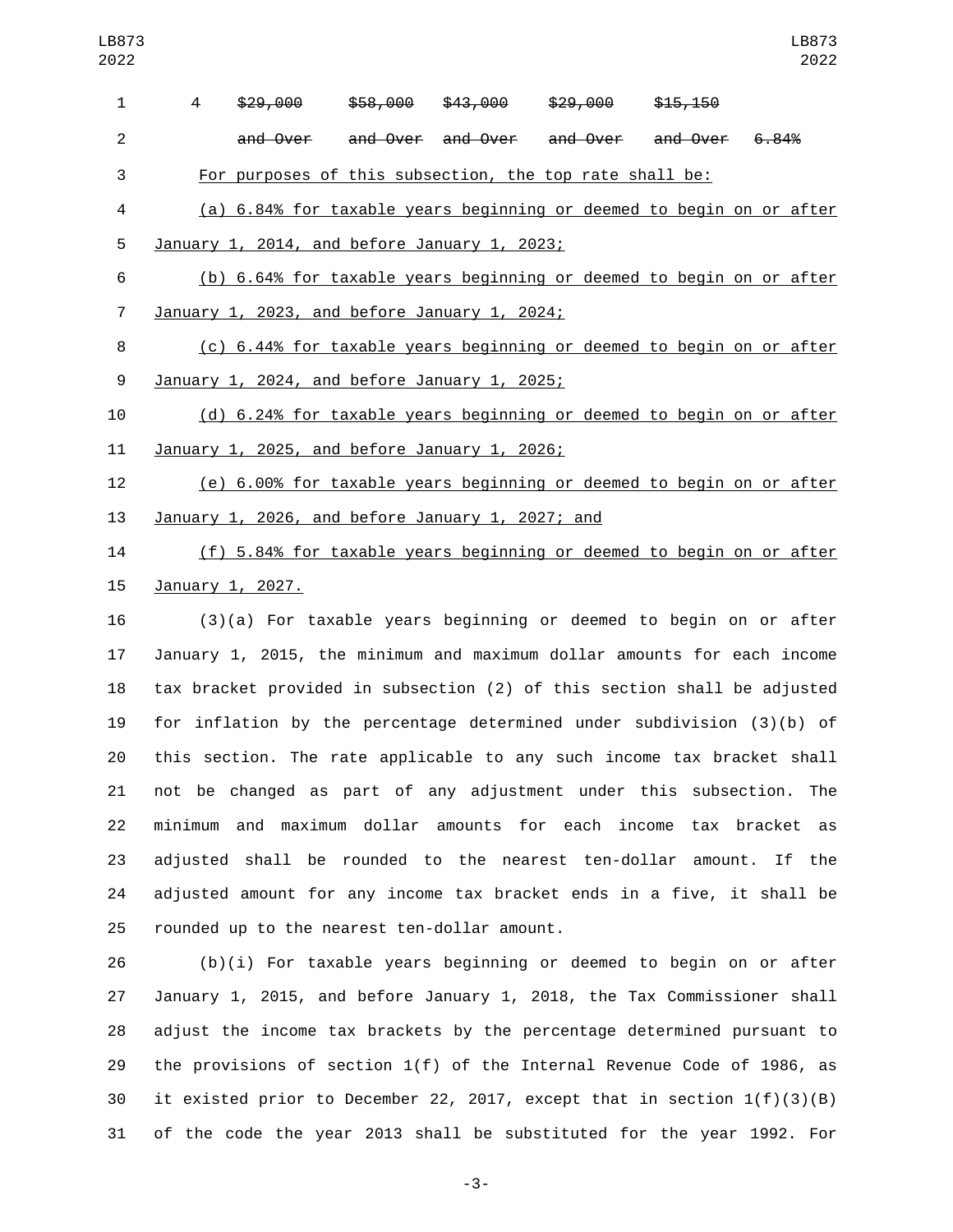2015, the Tax Commissioner shall then determine the percent change from the twelve months ending on August 31, 2013, to the twelve months ending on August 31, 2014, and in each subsequent year, from the twelve months ending on August 31, 2013, to the twelve months ending on August 31 of the year preceding the taxable year. The Tax Commissioner shall prescribe new tax rate schedules that apply in lieu of the schedules set forth in 7 subsection (2) of this section.

 (ii) For taxable years beginning or deemed to begin on or after January 1, 2018, the Tax Commissioner shall adjust the income tax brackets based on the percentage change in the Consumer Price Index for All Urban Consumers published by the federal Bureau of Labor Statistics from the twelve months ending on August 31, 2016, to the twelve months ending on August 31 of the year preceding the taxable year. The Tax Commissioner shall prescribe new tax rate schedules that apply in lieu of the schedules set forth in subsection (2) of this section.

 (4) Whenever the tax brackets or tax rates are changed by the Legislature, the Tax Commissioner shall update the tax rate schedules to reflect the new tax brackets or tax rates and shall publish such updated 19 schedules.

 (5) The Tax Commissioner shall prepare, from the rate schedules, tax tables which can be used by a majority of the taxpayers to determine their Nebraska tax liability. The design of the tax tables shall be determined by the Tax Commissioner. The size of the tax table brackets may change as the level of income changes. The difference in tax between two tax table brackets shall not exceed fifteen dollars. The Tax Commissioner may build the personal exemption credit and standard 27 deduction amounts into the tax tables.

 (6) For taxable years beginning or deemed to begin on or after January 1, 2013, the tax rate applied to other federal taxes included in the computation of the Nebraska individual income tax shall be 29.6 31 percent.

-4-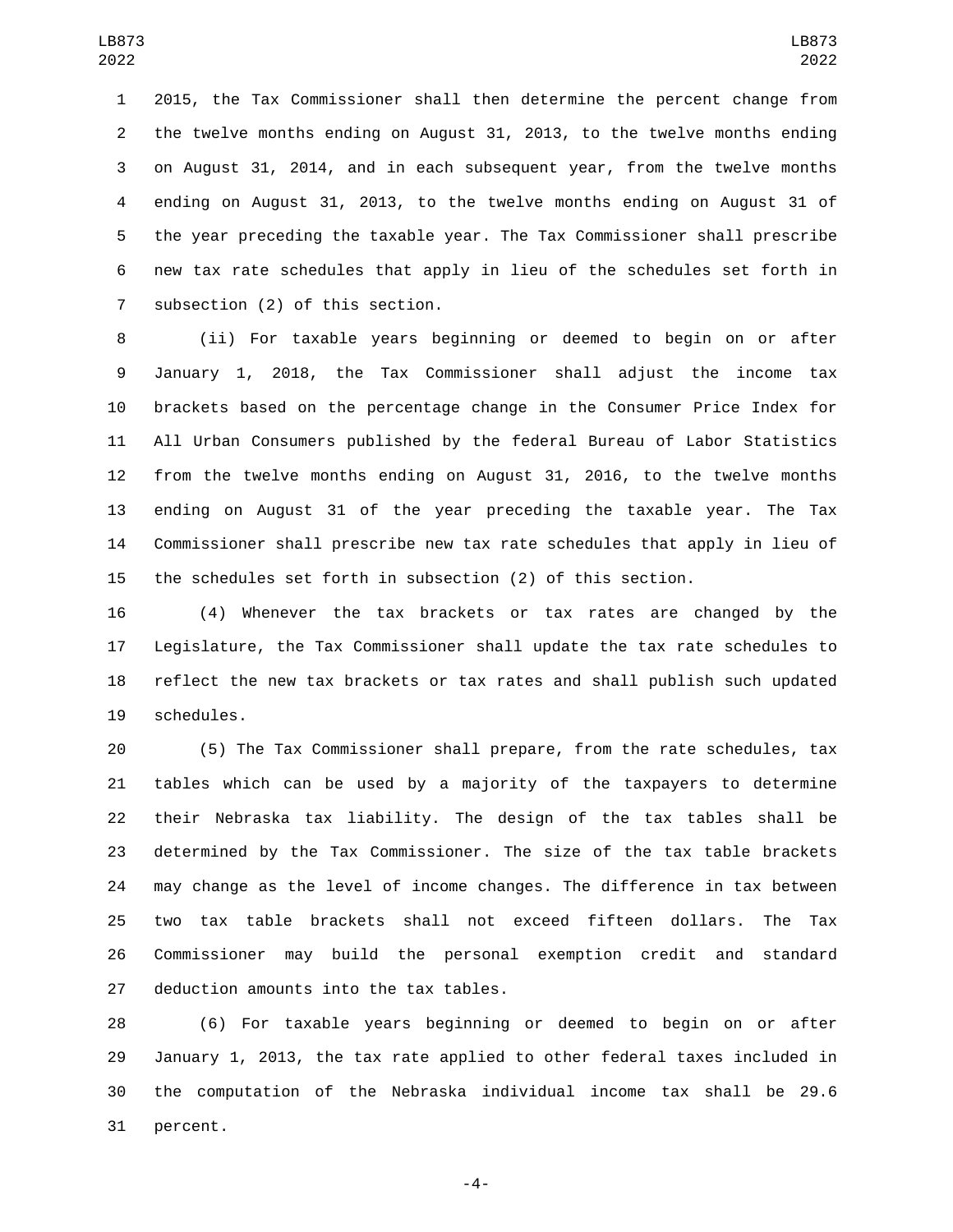(7) The Tax Commissioner may require by rule and regulation that all taxpayers shall use the tax tables if their income is less than the maximum income included in the tax tables.3

 Sec. 2. Section 77-2716, Revised Statutes Supplement, 2021, is 5 amended to read:

 77-2716 (1) The following adjustments to federal adjusted gross income or, for corporations and fiduciaries, federal taxable income shall 8 be made for interest or dividends received:

 (a)(i) There shall be subtracted interest or dividends received by the owner of obligations of the United States and its territories and possessions or of any authority, commission, or instrumentality of the United States to the extent includable in gross income for federal income tax purposes but exempt from state income taxes under the laws of the 14 United States; and

 (ii) There shall be subtracted interest received by the owner of obligations of the State of Nebraska or its political subdivisions or authorities which are Build America Bonds to the extent includable in 18 gross income for federal income tax purposes;

 (b) There shall be subtracted that portion of the total dividends and other income received from a regulated investment company which is attributable to obligations described in subdivision (a) of this subsection as reported to the recipient by the regulated investment 23 company;

 (c) There shall be added interest or dividends received by the owner of obligations of the District of Columbia, other states of the United States, or their political subdivisions, authorities, commissions, or instrumentalities to the extent excluded in the computation of gross income for federal income tax purposes except that such interest or dividends shall not be added if received by a corporation which is a 30 regulated investment company;

(d) There shall be added that portion of the total dividends and

-5-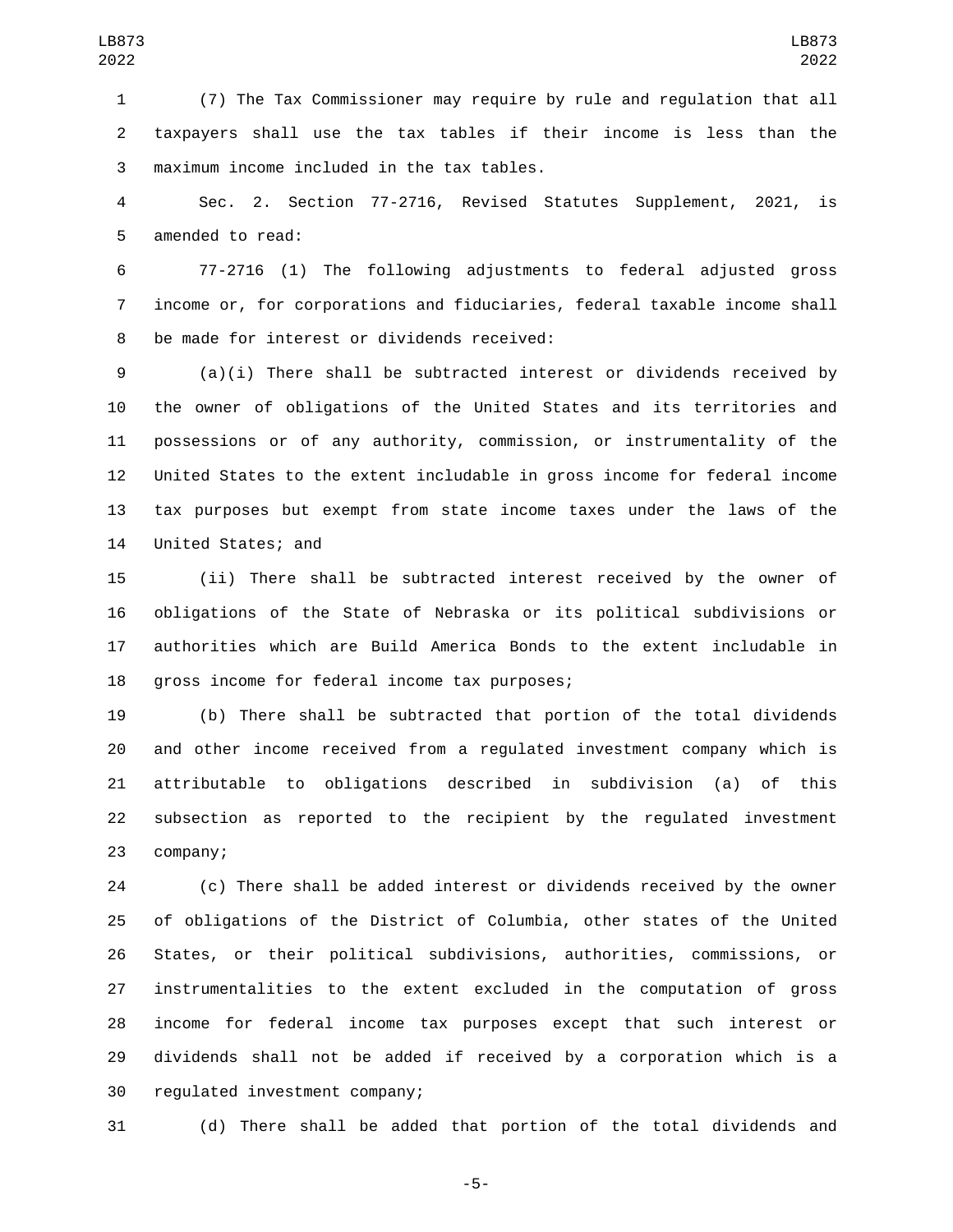other income received from a regulated investment company which is attributable to obligations described in subdivision (c) of this subsection and excluded for federal income tax purposes as reported to the recipient by the regulated investment company; and

 (e)(i) Any amount subtracted under this subsection shall be reduced by any interest on indebtedness incurred to carry the obligations or securities described in this subsection or the investment in the regulated investment company and by any expenses incurred in the production of interest or dividend income described in this subsection to the extent that such expenses, including amortizable bond premiums, are 11 deductible in determining federal taxable income.

 (ii) Any amount added under this subsection shall be reduced by any expenses incurred in the production of such income to the extent disallowed in the computation of federal taxable income.

 (2) There shall be allowed a net operating loss derived from or connected with Nebraska sources computed under rules and regulations adopted and promulgated by the Tax Commissioner consistent, to the extent possible under the Nebraska Revenue Act of 1967, with the laws of the United States. For a resident individual, estate, or trust, the net operating loss computed on the federal income tax return shall be adjusted by the modifications contained in this section. For a nonresident individual, estate, or trust or for a partial-year resident individual, the net operating loss computed on the federal return shall be adjusted by the modifications contained in this section and any carryovers or carrybacks shall be limited to the portion of the loss 26 derived from or connected with Nebraska sources.

 (3) There shall be subtracted from federal adjusted gross income for all taxable years beginning on or after January 1, 1987, the amount of any state income tax refund to the extent such refund was deducted under the Internal Revenue Code, was not allowed in the computation of the tax due under the Nebraska Revenue Act of 1967, and is included in federal

-6-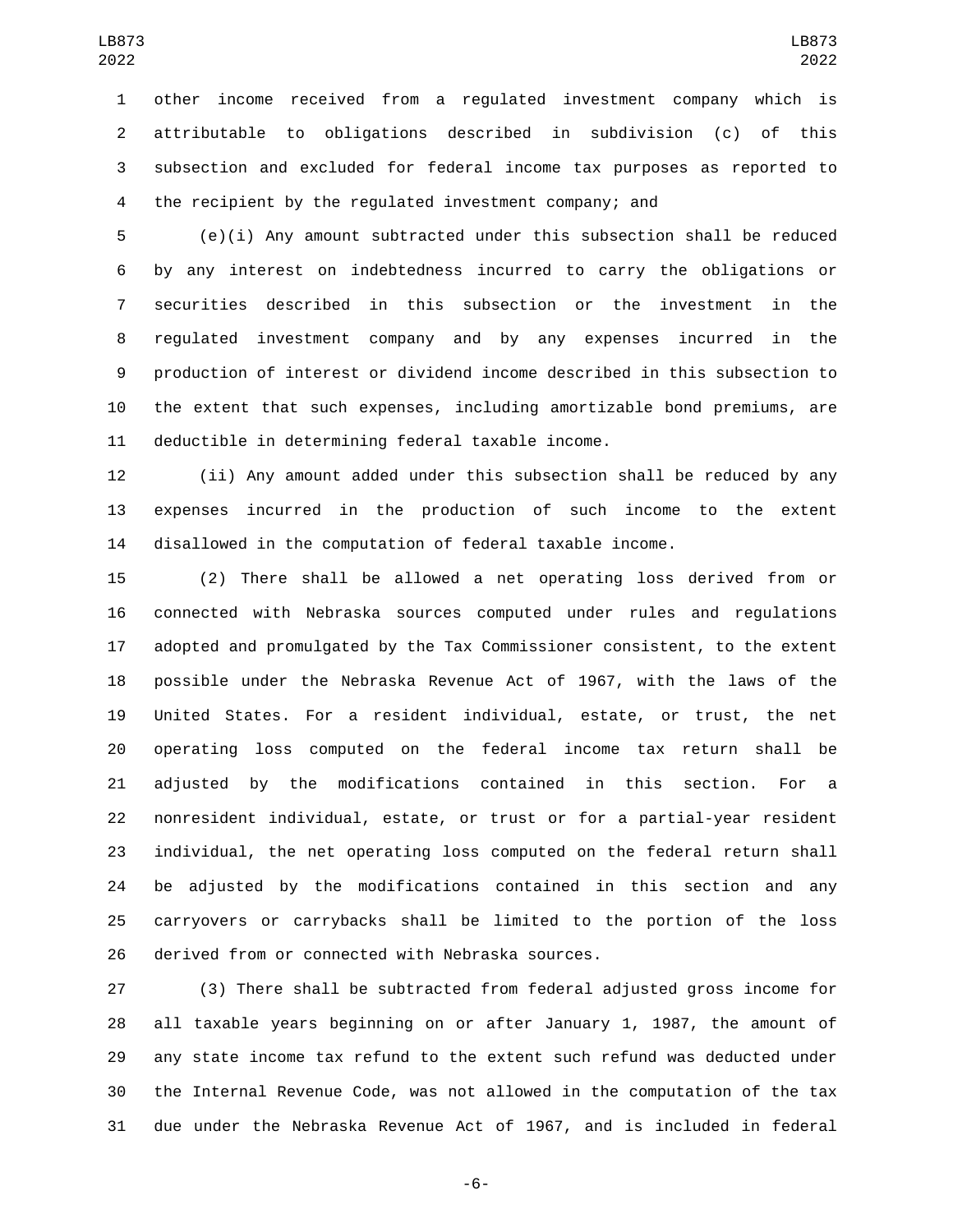1 adjusted gross income.

 (4) Federal adjusted gross income, or, for a fiduciary, federal taxable income shall be modified to exclude the portion of the income or loss received from a small business corporation with an election in effect under subchapter S of the Internal Revenue Code or from a limited liability company organized pursuant to the Nebraska Uniform Limited Liability Company Act that is not derived from or connected with Nebraska 8 sources as determined in section 77-2734.01.

 (5) There shall be subtracted from federal adjusted gross income or, for corporations and fiduciaries, federal taxable income dividends received or deemed to be received from corporations which are not subject 12 to the Internal Revenue Code.

 (6) There shall be subtracted from federal taxable income a portion of the income earned by a corporation subject to the Internal Revenue Code of 1986 that is actually taxed by a foreign country or one of its political subdivisions at a rate in excess of the maximum federal tax rate for corporations. The taxpayer may make the computation for each foreign country or for groups of foreign countries. The portion of the taxes that may be deducted shall be computed in the following manner:

 (a) The amount of federal taxable income from operations within a foreign taxing jurisdiction shall be reduced by the amount of taxes actually paid to the foreign jurisdiction that are not deductible solely because the foreign tax credit was elected on the federal income tax 24 return;

 (b) The amount of after-tax income shall be divided by one minus the maximum tax rate for corporations in the Internal Revenue Code; and

 (c) The result of the calculation in subdivision (b) of this subsection shall be subtracted from the amount of federal taxable income used in subdivision (a) of this subsection. The result of such calculation, if greater than zero, shall be subtracted from federal 31 taxable income.

-7-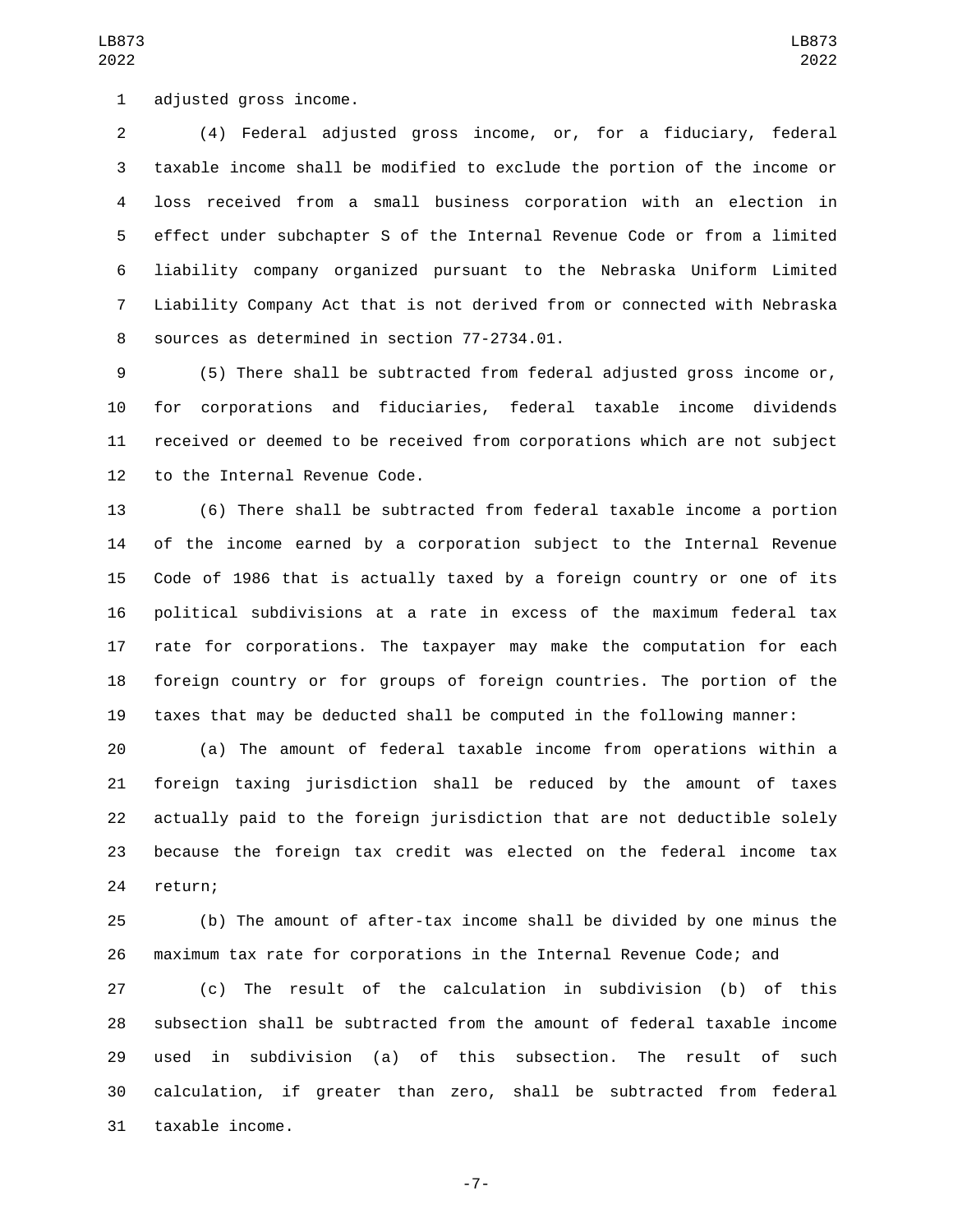(7) Federal adjusted gross income shall be modified to exclude any amount repaid by the taxpayer for which a reduction in federal tax is allowed under section 1341(a)(5) of the Internal Revenue Code.

 (8)(a) Federal adjusted gross income or, for corporations and fiduciaries, federal taxable income shall be reduced, to the extent included, by income from interest, earnings, and state contributions received from the Nebraska educational savings plan trust created in sections 85-1801 to 85-1817 and any account established under the achieving a better life experience program as provided in sections 10 77-1401 to 77-1409.

 (b) Federal adjusted gross income or, for corporations and fiduciaries, federal taxable income shall be reduced by any contributions as a participant in the Nebraska educational savings plan trust or contributions to an account established under the achieving a better life experience program made for the benefit of a beneficiary as provided in sections 77-1401 to 77-1409, to the extent not deducted for federal income tax purposes, but not to exceed five thousand dollars per married filing separate return or ten thousand dollars for any other return. With respect to a qualified rollover within the meaning of section 529 of the Internal Revenue Code from another state's plan, any interest, earnings, and state contributions received from the other state's educational savings plan which is qualified under section 529 of the code shall qualify for the reduction provided in this subdivision. For contributions by a custodian of a custodial account including rollovers from another custodial account, the reduction shall only apply to funds added to the 26 custodial account after January 1, 2014.

 (c) For taxable years beginning or deemed to begin on or after January 1, 2021, under the Internal Revenue Code of 1986, as amended, federal adjusted gross income shall be reduced, to the extent included in the adjusted gross income of an individual, by the amount of any contribution made by the individual's employer into an account under the

-8-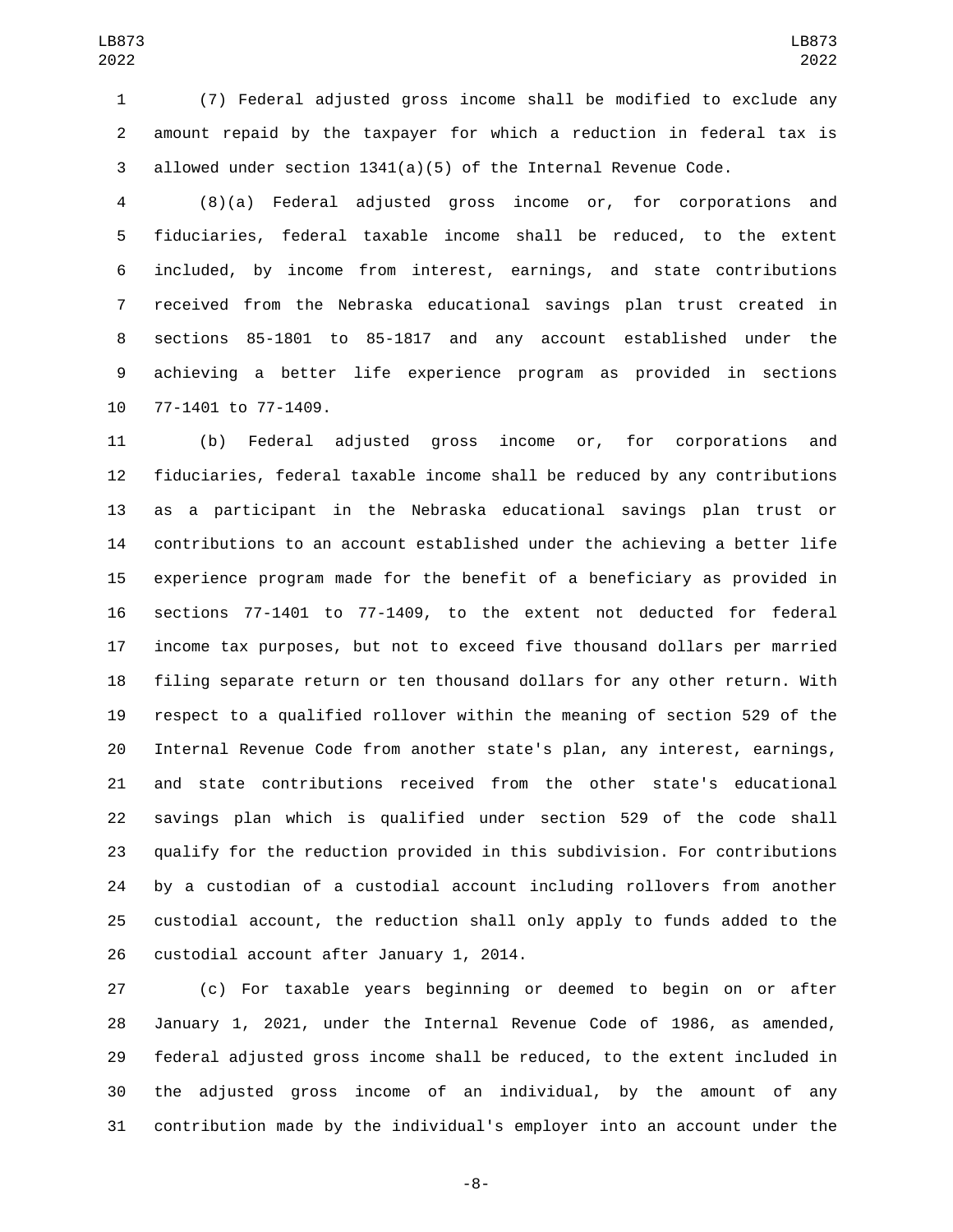Nebraska educational savings plan trust owned by the individual, not to exceed five thousand dollars per married filing separate return or ten 3 thousand dollars for any other return.

 (d) Federal adjusted gross income or, for corporations and fiduciaries, federal taxable income shall be increased by:

 (i) The amount resulting from the cancellation of a participation agreement refunded to the taxpayer as a participant in the Nebraska educational savings plan trust to the extent previously deducted under 9 subdivision (8)(b) of this section; and

 (ii) The amount of any withdrawals by the owner of an account established under the achieving a better life experience program as provided in sections 77-1401 to 77-1409 for nonqualified expenses to the extent previously deducted under subdivision (8)(b) of this section.

 (9)(a) For income tax returns filed after September 10, 2001, for taxable years beginning or deemed to begin before January 1, 2006, under the Internal Revenue Code of 1986, as amended, federal adjusted gross income or, for corporations and fiduciaries, federal taxable income shall be increased by eighty-five percent of any amount of any federal bonus depreciation received under the federal Job Creation and Worker Assistance Act of 2002 or the federal Jobs and Growth Tax Act of 2003, under section 168(k) or section 1400L of the Internal Revenue Code of 1986, as amended, for assets placed in service after September 10, 2001, 23 and before December 31, 2005.

 (b) For a partnership, limited liability company, cooperative, including any cooperative exempt from income taxes under section 521 of the Internal Revenue Code of 1986, as amended, limited cooperative association, subchapter S corporation, or joint venture, the increase shall be distributed to the partners, members, shareholders, patrons, or beneficiaries in the same manner as income is distributed for use against 30 their income tax liabilities.

(c) For a corporation with a unitary business having activity both

-9-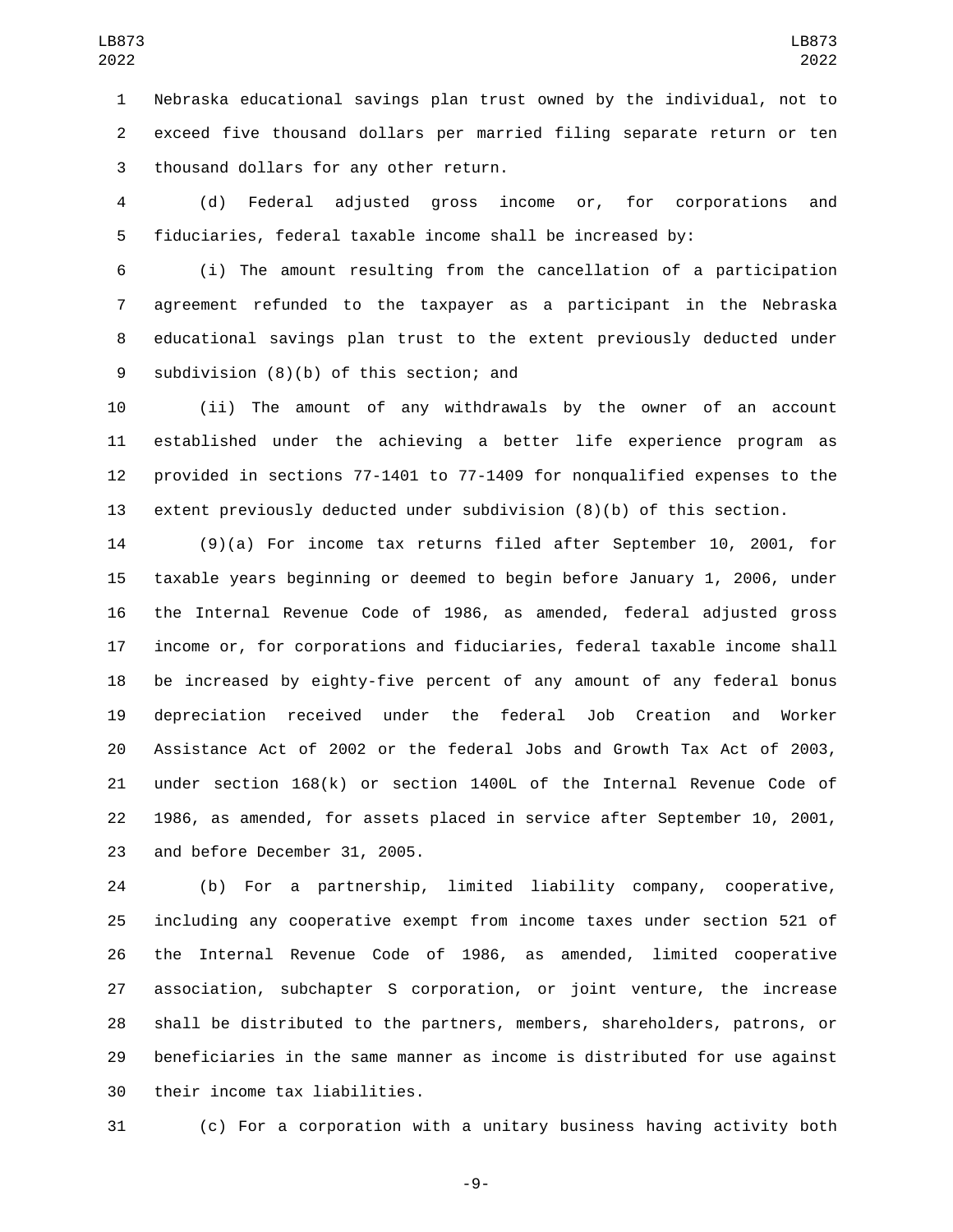inside and outside the state, the increase shall be apportioned to Nebraska in the same manner as income is apportioned to the state by 3 section 77-2734.05.

 (d) The amount of bonus depreciation added to federal adjusted gross income or, for corporations and fiduciaries, federal taxable income by this subsection shall be subtracted in a later taxable year. Twenty percent of the total amount of bonus depreciation added back by this subsection for tax years beginning or deemed to begin before January 1, 2003, under the Internal Revenue Code of 1986, as amended, may be subtracted in the first taxable year beginning or deemed to begin on or after January 1, 2005, under the Internal Revenue Code of 1986, as amended, and twenty percent in each of the next four following taxable years. Twenty percent of the total amount of bonus depreciation added back by this subsection for tax years beginning or deemed to begin on or after January 1, 2003, may be subtracted in the first taxable year beginning or deemed to begin on or after January 1, 2006, under the Internal Revenue Code of 1986, as amended, and twenty percent in each of 18 the next four following taxable years.

 (10) For taxable years beginning or deemed to begin on or after January 1, 2003, and before January 1, 2006, under the Internal Revenue Code of 1986, as amended, federal adjusted gross income or, for corporations and fiduciaries, federal taxable income shall be increased by the amount of any capital investment that is expensed under section 179 of the Internal Revenue Code of 1986, as amended, that is in excess of twenty-five thousand dollars that is allowed under the federal Jobs and Growth Tax Act of 2003. Twenty percent of the total amount of expensing added back by this subsection for tax years beginning or deemed to begin on or after January 1, 2003, may be subtracted in the first taxable year beginning or deemed to begin on or after January 1, 2006, under the Internal Revenue Code of 1986, as amended, and twenty percent 31 in each of the next four following tax years.

-10-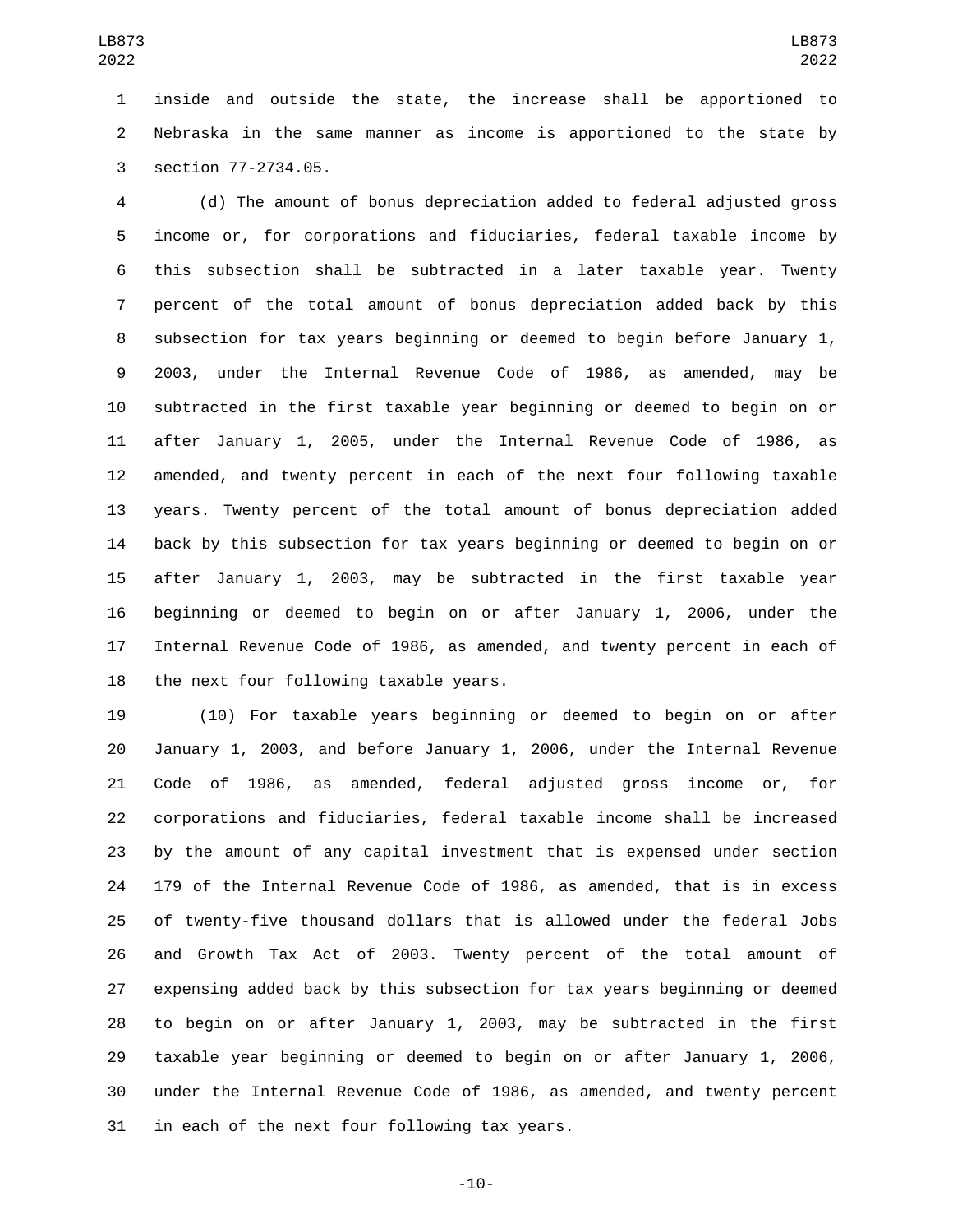(11)(a) For taxable years beginning or deemed to begin before January 1, 2018, under the Internal Revenue Code of 1986, as amended, federal adjusted gross income shall be reduced by contributions, up to two thousand dollars per married filing jointly return or one thousand dollars for any other return, and any investment earnings made as a participant in the Nebraska long-term care savings plan under the Long- Term Care Savings Plan Act, to the extent not deducted for federal income 8 tax purposes.

 (b) For taxable years beginning or deemed to begin before January 1, 2018, under the Internal Revenue Code of 1986, as amended, federal adjusted gross income shall be increased by the withdrawals made as a participant in the Nebraska long-term care savings plan under the act by a person who is not a qualified individual or for any reason other than transfer of funds to a spouse, long-term care expenses, long-term care insurance premiums, or death of the participant, including withdrawals made by reason of cancellation of the participation agreement, to the extent previously deducted as a contribution or as investment earnings.

 (12) There shall be added to federal adjusted gross income for individuals, estates, and trusts any amount taken as a credit for franchise tax paid by a financial institution under sections 77-3801 to 77-3807 as allowed by subsection (5) of section 77-2715.07.

 (13)(a) For taxable years beginning or deemed to begin on or after January 1, 2015, and before January 1, 2025, under the Internal Revenue Code of 1986, as amended, federal adjusted gross income shall be reduced by the amount received as benefits under the federal Social Security Act which are included in the federal adjusted gross income if:

 (i) For taxpayers filing a married filing joint return, federal adjusted gross income is fifty-eight thousand dollars or less; or

 (ii) For taxpayers filing any other return, federal adjusted gross 30 income is forty-three thousand dollars or less.

(b) For taxable years beginning or deemed to begin on or after

-11-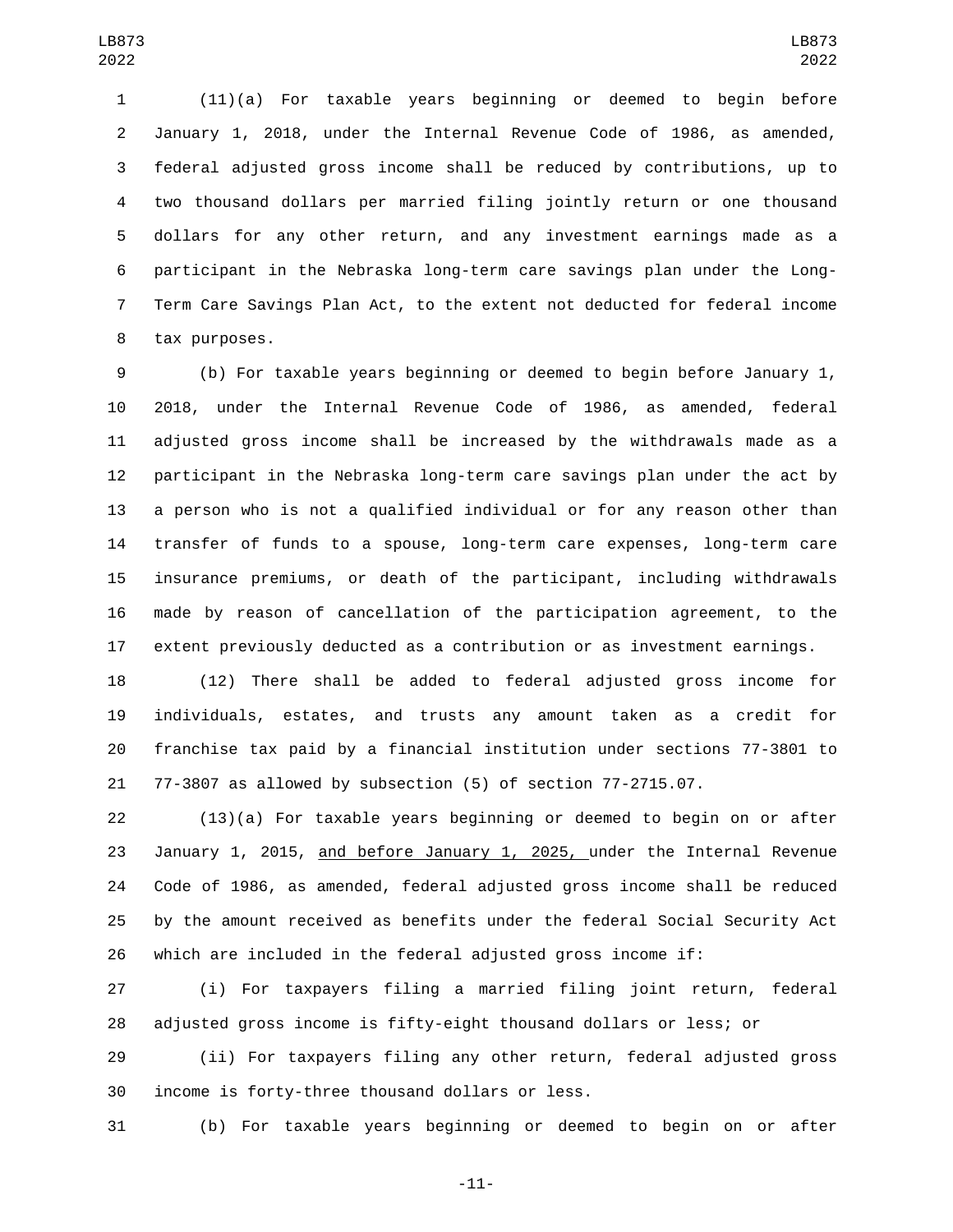January 1, 2020, and before January 1, 2025, under the Internal Revenue Code of 1986, as amended, the Tax Commissioner shall adjust the dollar 3 amounts provided in subdivisions  $(13)(a)(i)$  and  $(ii)$  of this section by the same percentage used to adjust individual income tax brackets under 5 subsection (3) of section 77-2715.03.

 (c) For taxable years beginning or deemed to begin on or after January 1, 2021, and before January 1, 2025, under the Internal Revenue Code of 1986, as amended, a taxpayer may claim the reduction to federal adjusted gross income allowed under this subsection or the reduction to federal adjusted gross income allowed under subsection (14) of this section, whichever provides the greater reduction.

 (14)(a) For taxable years beginning or deemed to begin on or after January 1, 2021, under the Internal Revenue Code of 1986, as amended, federal adjusted gross income shall be reduced by a percentage of the social security benefits that are received and included in federal adjusted gross income. The pertinent percentage shall be:

 (i) Five percent for taxable years beginning or deemed to begin on or after January 1, 2021, and before January 1, 2022, under the Internal 19 Revenue Code of 1986, as amended;

 (ii) Forty Twenty percent for taxable years beginning or deemed to begin on or after January 1, 2022, and before January 1, 2023, under the 22 Internal Revenue Code of 1986, as amended;

23 (iii) Sixty Thirty percent for taxable years beginning or deemed to begin on or after January 1, 2023, and before January 1, 2024, under the 25 Internal Revenue Code of 1986, as amended;

26 (iv) Eighty Forty percent for taxable years beginning or deemed to begin on or after January 1, 2024, and before January 1, 2025, under the 28 Internal Revenue Code of 1986, as amended; and

29 (v) One hundred Fifty percent for taxable years beginning or deemed to begin on or after January 1, 2025, under the Internal Revenue Code of 31 1986, as amended.

-12-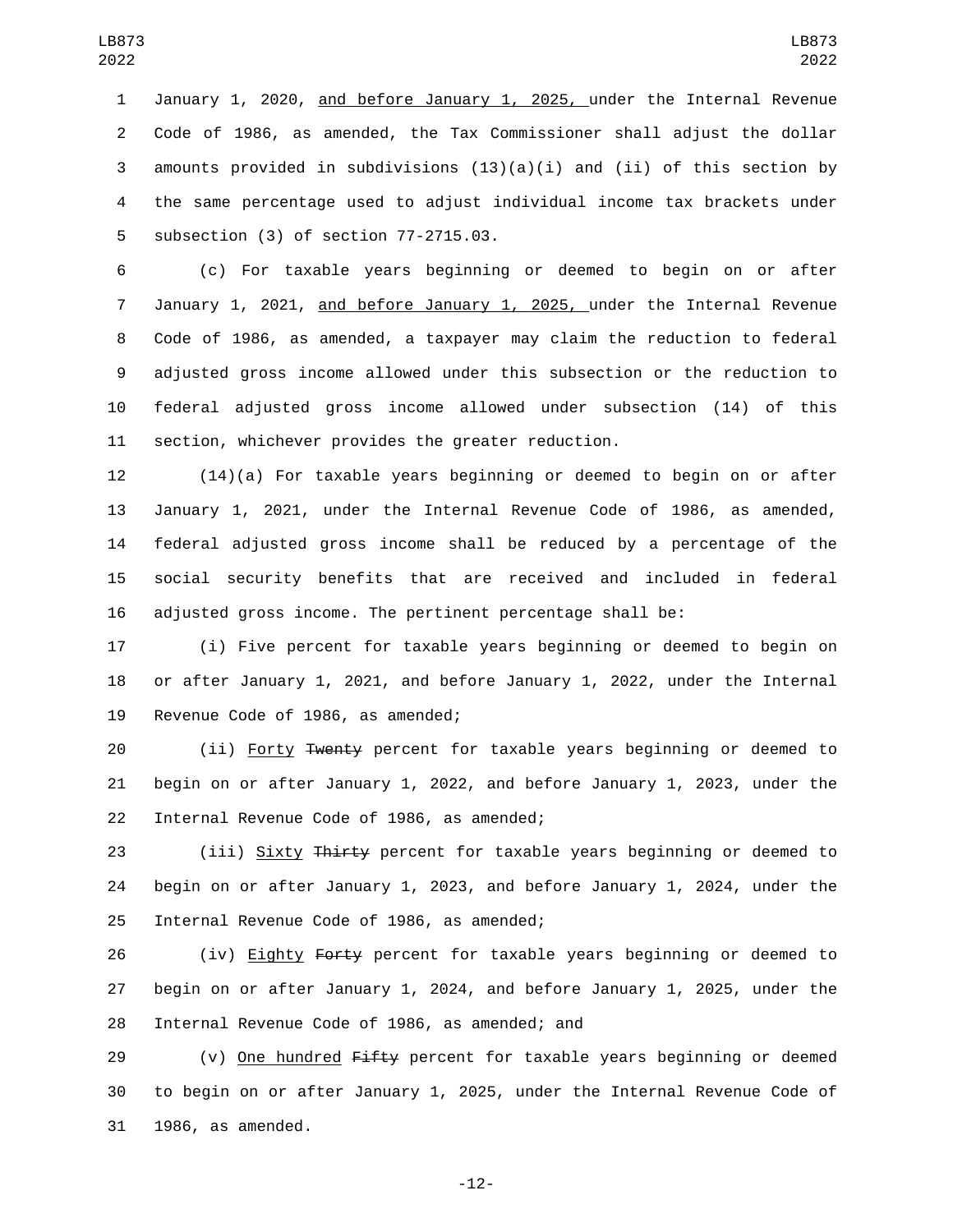(b) It is the intent of the Legislature to enact legislation within five years after August 28, 2021, to increase the percentage of social security benefits that are excluded under this subsection to (i) sixty percent for taxable years beginning or deemed to begin on or after January 1, 2026, and before January 1, 2027, under the Internal Revenue Code of 1986, as amended, (ii) seventy percent for taxable years beginning or deemed to begin on or after January 1, 2027, and before January 1, 2028, under the Internal Revenue Code of 1986, as amended, (iii) eighty percent for taxable years beginning or deemed to begin on or after January 1, 2028, and before January 1, 2029, under the Internal Revenue Code of 1986, as amended, (iv) ninety percent for taxable years beginning or deemed to begin on or after January 1, 2029, and before January 1, 2030, under the Internal Revenue Code of 1986, as amended, and  $\leftrightarrow$  one hundred percent for taxable years beginning or deemed to begin on or after January 1, 2030, under the Internal Revenue Code of 1986, as 16 amended.

17 (b)  $\left\lbrace e \right\rbrace$  For purposes of this subsection, social security benefits means benefits received under the federal Social Security Act.

 (c) (d) For taxable years beginning or deemed to begin on or after January 1, 2021, and before January 1, 2025, under the Internal Revenue Code of 1986, as amended, a taxpayer may claim the reduction to federal adjusted gross income allowed under this subsection or the reduction to federal adjusted gross income allowed under subsection (13) of this section, whichever provides the greater reduction.

 (15)(a) For taxable years beginning or deemed to begin on or after January 1, 2015, and before January 1, 2022, under the Internal Revenue Code of 1986, as amended, an individual may make a one-time election within two calendar years after the date of his or her retirement from the military to exclude income received as a military retirement benefit by the individual to the extent included in federal adjusted gross income and as provided in this subdivision. The individual may elect to exclude

-13-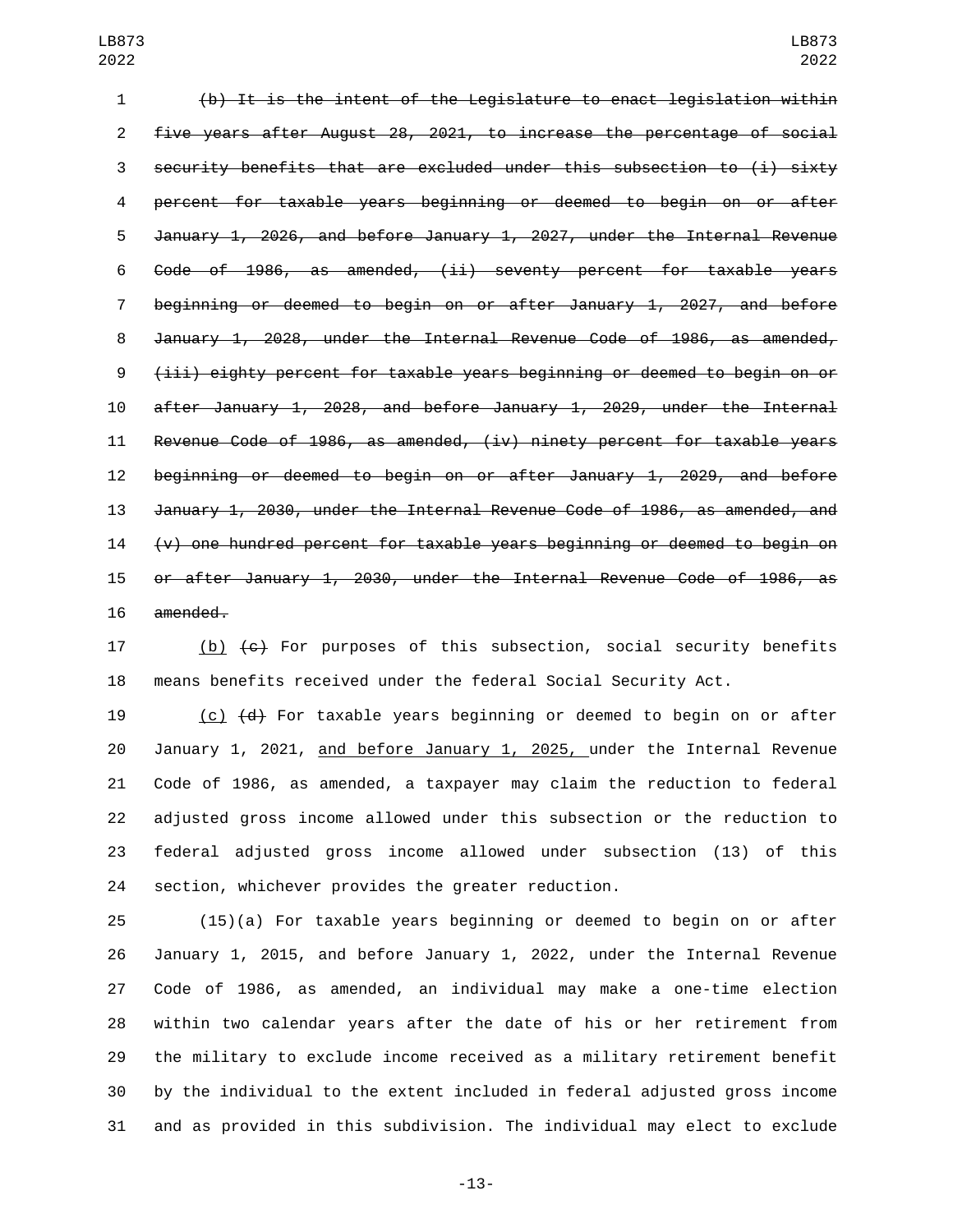forty percent of his or her military retirement benefit income for seven consecutive taxable years beginning with the year in which the election is made or may elect to exclude fifteen percent of his or her military retirement benefit income for all taxable years beginning with the year 5 in which he or she turns sixty-seven years of age.

 (b) For taxable years beginning or deemed to begin on or after January 1, 2022, under the Internal Revenue Code of 1986, as amended, an individual may exclude one hundred percent of the military retirement benefit income received by such individual to the extent included in 10 federal adjusted gross income.

 (c) For purposes of this subsection, military retirement benefit means retirement benefits that are periodic payments attributable to service in the uniformed services of the United States for personal services performed by an individual prior to his or her retirement. The term includes retirement benefits described in this subdivision that are 16 reported to the individual on either:

 (i) An Internal Revenue Service Form 1099-R received from the United 18 States Department of Defense; or

 (ii) An Internal Revenue Service Form 1099-R received from the 20 United States Office of Personnel Management.

 (16) For taxable years beginning or deemed to begin on or after January 1, 2021, under the Internal Revenue Code of 1986, as amended, federal adjusted gross income shall be reduced by the amount received as a Segal AmeriCorps Education Award, to the extent such amount is included 25 in federal adjusted gross income.

 (17) For taxable years beginning or deemed to begin on or after January 1, 2022, under the Internal Revenue Code of 1986, as amended, federal adjusted gross income shall be reduced by the amount received by or on behalf of a firefighter for cancer benefits under the Firefighter Cancer Benefits Act to the extent included in federal adjusted gross 31 income.

-14-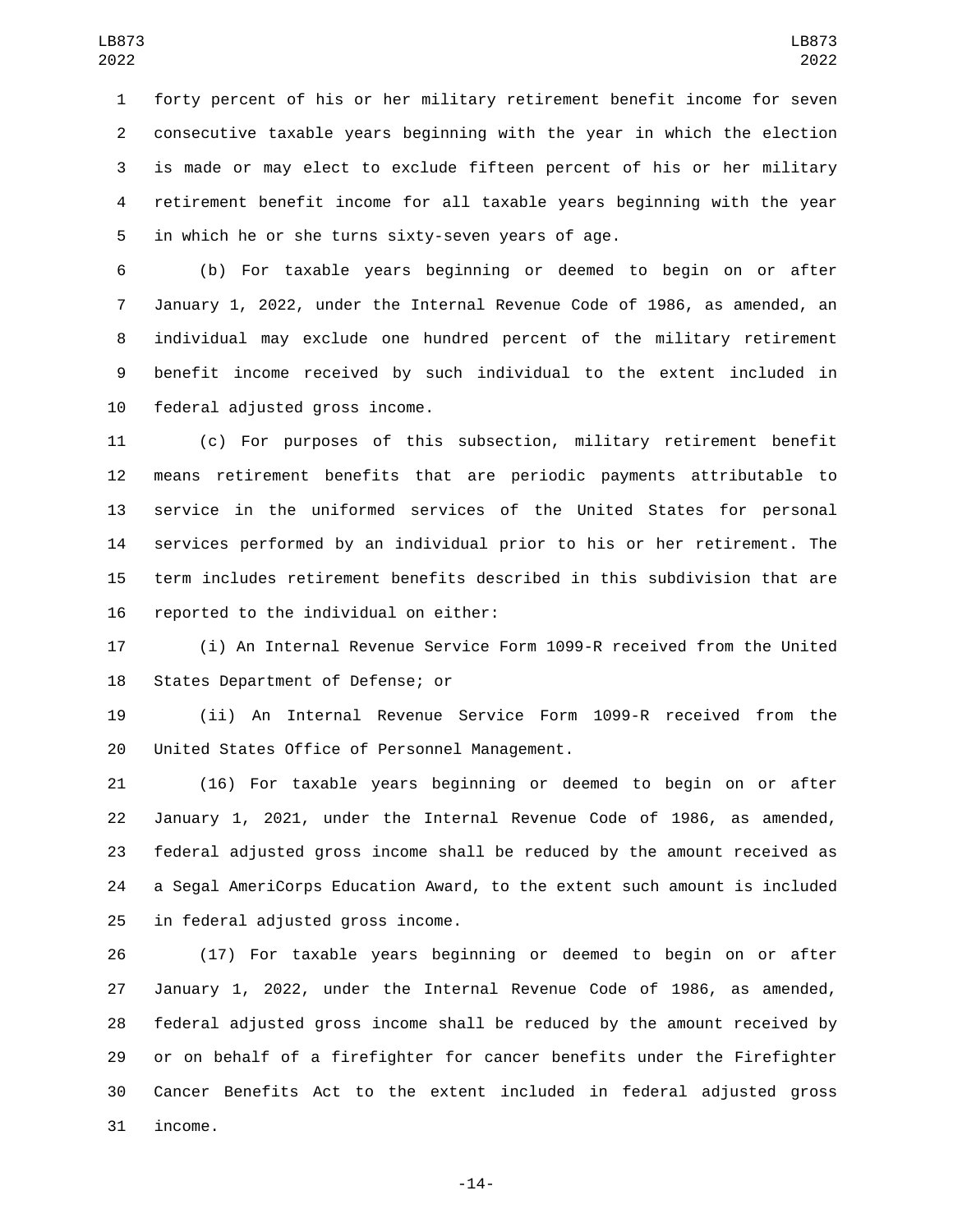Sec. 3. Section 77-2734.02, Revised Statutes Supplement, 2021, is 2 amended to read:

 77-2734.02 (1) Except as provided in subsection (2) of this section, a tax is hereby imposed on the taxable income of every corporate taxpayer 5 that is doing business in this state:

 (a) For taxable years beginning or deemed to begin before January 1, 2013, at a rate equal to one hundred fifty and eight-tenths percent of the primary rate imposed on individuals under section 77-2701.01 on the first one hundred thousand dollars of taxable income and at the rate of two hundred eleven percent of such rate on all taxable income in excess of one hundred thousand dollars. The resultant rates shall be rounded to 12 the nearest one hundredth of one percent;

 (b) For taxable years beginning or deemed to begin on or after January 1, 2013, and before January 1, 2022, at a rate equal to 5.58 percent on the first one hundred thousand dollars of taxable income and at the rate of 7.81 percent on all taxable income in excess of one 17 hundred thousand dollars;

 (c) For taxable years beginning or deemed to begin on or after January 1, 2022, and before January 1, 2023, at a rate equal to 5.58 percent on the first one hundred thousand dollars of taxable income and at the rate of 7.50 percent on all taxable income in excess of one 22 hundred thousand dollars; and

 (d) For taxable years beginning or deemed to begin on or after January 1, 2023, and before January 1, 2024, at a rate equal to 5.58 percent on the first one hundred thousand dollars of taxable income and at the rate of 7.25 percent on all taxable income in excess of one 27 hundred thousand dollars;  $\overline{z}$ 

 (e) For taxable years beginning or deemed to begin on or after January 1, 2024, and before January 1, 2025, at a rate equal to 5.58 percent on the first one hundred thousand dollars of taxable income and at the rate of 6.50 percent on all taxable income in excess of one

-15-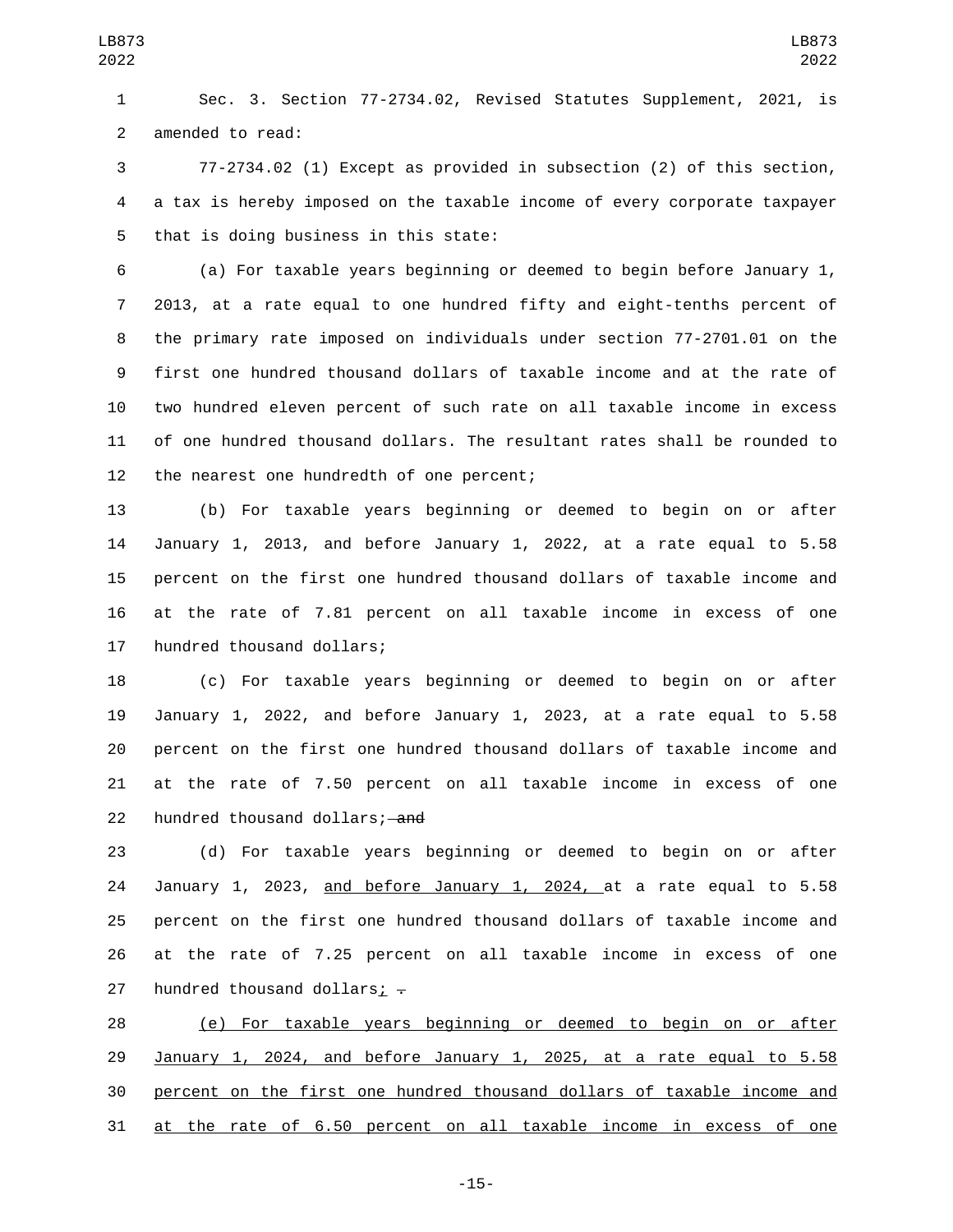| 1  | hundred thousand dollars;                                                 |
|----|---------------------------------------------------------------------------|
| 2  | (f) For taxable years beginning or deemed to begin on or after            |
| 3  | January 1, 2025, and before January 1, 2026, at a rate equal to 5.58      |
| 4  | percent on the first one hundred thousand dollars of taxable income and   |
| 5  | at the rate of 6.24 percent on all taxable income in excess of one        |
| 6  | hundred thousand dollars;                                                 |
| 7  | (g) For taxable years beginning or deemed to begin on or after            |
| 8  | January 1, 2026, and before January 1, 2027, at a rate equal to 5.58      |
| 9  | percent on the first one hundred thousand dollars of taxable income and   |
| 10 | at the rate of 6.00 percent on all taxable income in excess of one        |
| 11 | hundred thousand dollars; and                                             |
| 12 | (h) For taxable years beginning or deemed to begin on or after            |
| 13 | January 1, 2027, at a rate equal to 5.58 percent on the first one hundred |
| 14 | thousand dollars of taxable income and at the rate of 5.84 percent on all |
| 15 | taxable income in excess of one hundred thousand dollars.                 |
| 16 | It is the intent of the Legislature to enact legislation after            |
| 17 | August 28, 2021, to lower the tax rate applicable to income in excess of  |
| 18 | one hundred thousand dollars to 7.00 percent for taxable years beginning  |
| 19 | or deemed to begin on or after January 1, 2024, and before January 1,     |
| 20 | 2025, and to 6.84 percent for taxable years beginning or deemed to begin  |
| 21 | on or after January 1, 2025.                                              |
| 22 | For corporate taxpayers with a fiscal year that does not coincide         |

 with the calendar year, the individual rate used for this subsection shall be the rate in effect on the first day, or the day deemed to be the first day, of the taxable year.

 (2) An insurance company shall be subject to taxation at the lesser of the rate described in subsection (1) of this section or the rate of tax imposed by the state or country in which the insurance company is domiciled if the insurance company can establish to the satisfaction of the Tax Commissioner that it is domiciled in a state or country other than Nebraska that imposes on Nebraska domiciled insurance companies a

-16-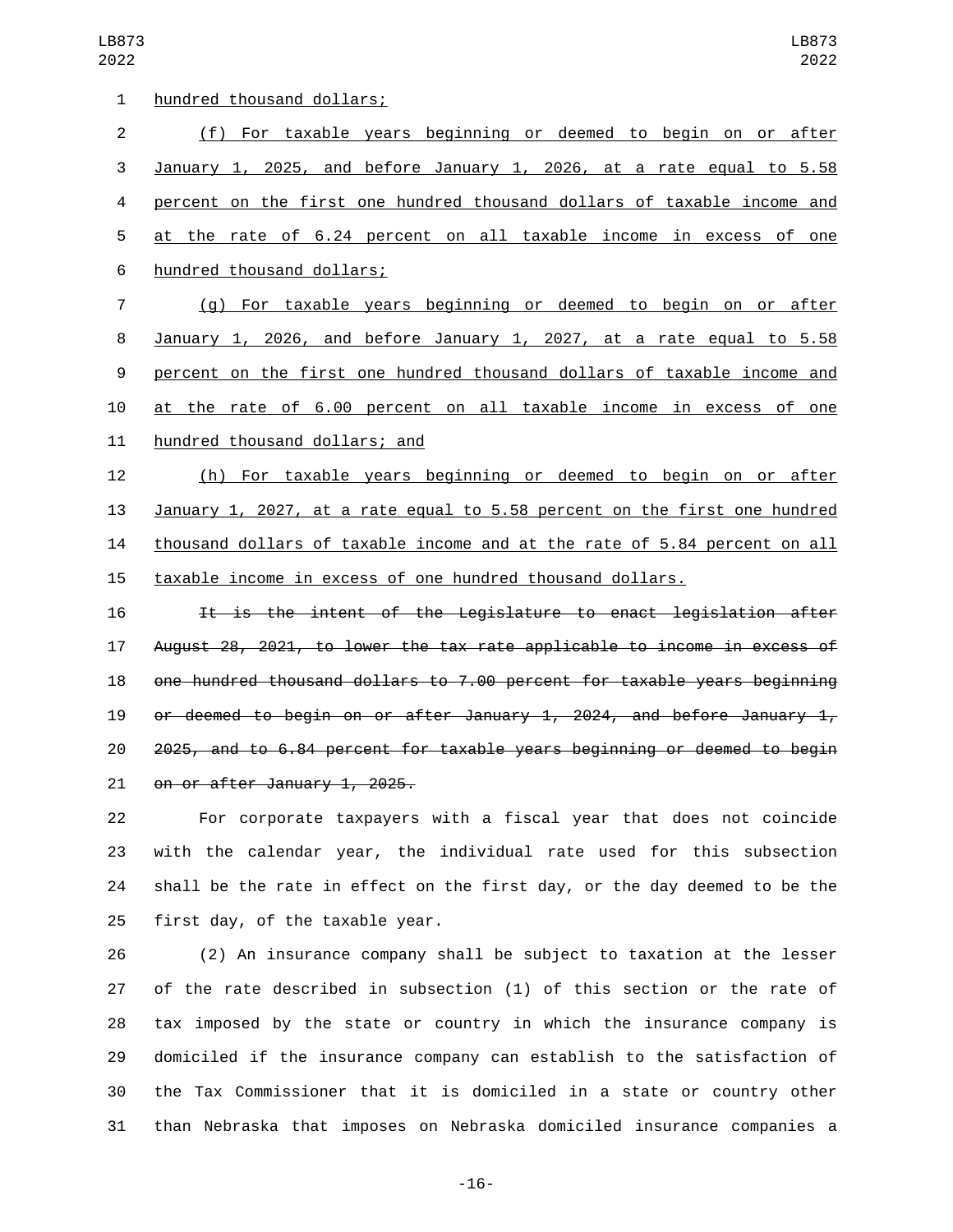retaliatory tax against the tax described in subsection (1) of this 2 section.

 (3) For a corporate taxpayer that is subject to tax in another state, its taxable income shall be the portion of the taxpayer's federal taxable income, as adjusted, that is determined to be connected with the taxpayer's operations in this state pursuant to sections 77-2734.05 to 77-2734.15.7

 (4) Each corporate taxpayer shall file only one income tax return 9 for each taxable year.

 Sec. 4. Section 77-6701, Revised Statutes Cumulative Supplement, 11 2020, is amended to read:

 77-6701 Sections 77-6701 to 77-6705 and section 7 of this act shall be known and may be cited as the Nebraska Property Tax Incentive Act.

 Sec. 5. Section 77-6702, Revised Statutes Cumulative Supplement, 2020, is amended to read:

77-6702 For purposes of the Nebraska Property Tax Incentive Act:

 (1) Allowable growth percentage means the percentage increase, if any, in the total assessed value of all real property in the state from the prior year to the current year, as determined by the department, except that in no case shall the allowable growth percentage exceed five 21 percent in any one year;

 (2) Community college taxes means property taxes levied on real property in this state by a community college area, excluding any property taxes levied for bonded indebtedness and any property taxes levied as a result of an override of limits on property tax levies 26 approved by voters pursuant to section 77-3444;

(3) (2) Department means the Department of Revenue;

 (4) (3) Eligible taxpayer means any individual, corporation, partnership, limited liability company, trust, estate, or other entity that pays school district taxes or community college taxes during a 31 taxable year; and

-17-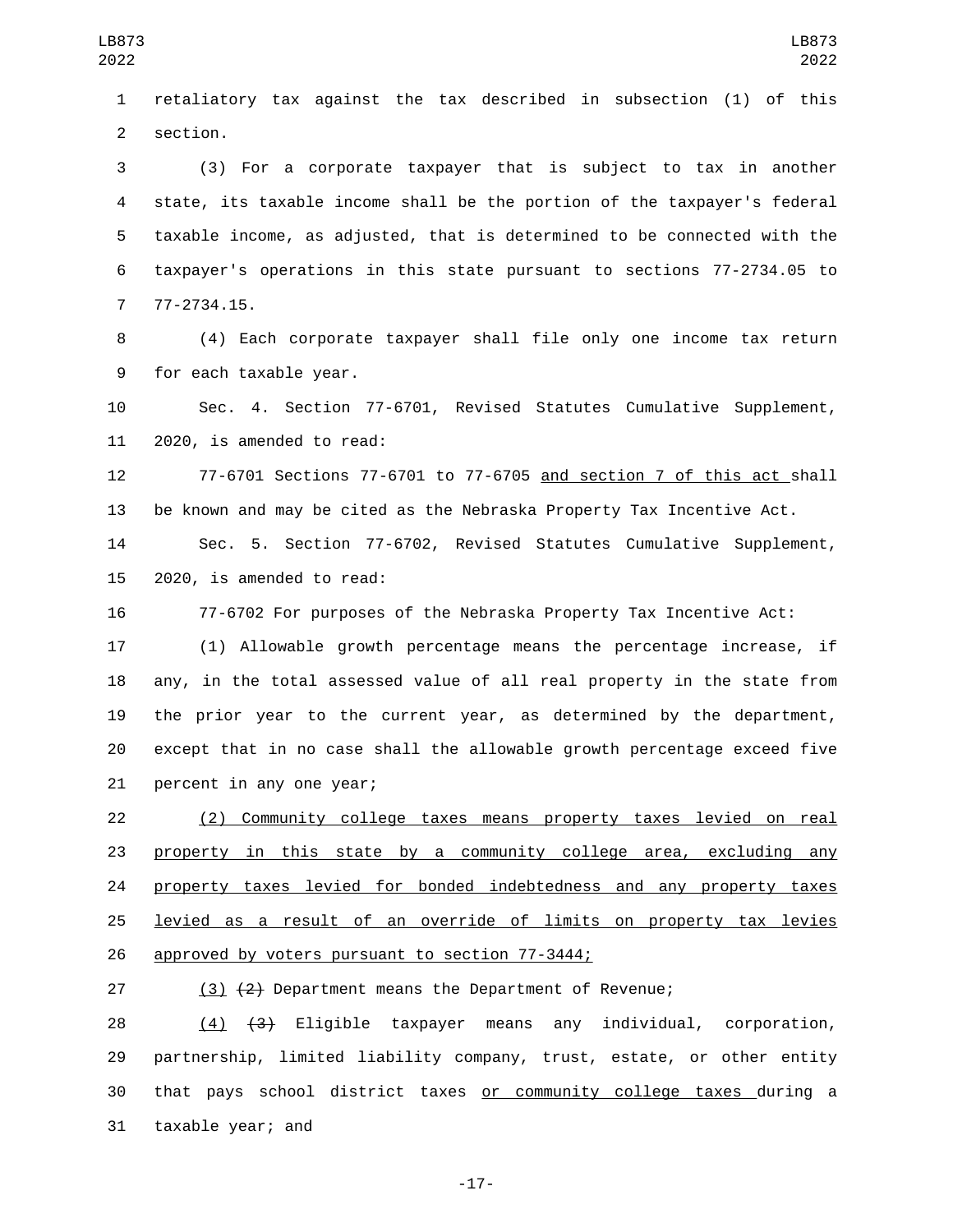(5) (4) School district taxes means property taxes levied on real property in this state by a school district or multiple-district school system, excluding any property taxes levied for bonded indebtedness and any property taxes levied as a result of an override of limits on property tax levies approved by voters pursuant to section 77-3444.

 Sec. 6. Section 77-6703, Revised Statutes Supplement, 2021, is 7 amended to read:

 77-6703 (1) For taxable years beginning or deemed to begin on or after January 1, 2020, under the Internal Revenue Code of 1986, as amended, there shall be allowed to each eligible taxpayer a refundable credit against the income tax imposed by the Nebraska Revenue Act of 1967 or against the franchise tax imposed by sections 77-3801 to 77-3807. The credit shall be equal to the credit percentage for the taxable year, as set by the department under subsection (2) of this section, multiplied by the amount of school district taxes paid by the eligible taxpayer during 16 such taxable year.

 (2)(a) For taxable years beginning or deemed to begin during calendar year 2020, the department shall set the credit percentage so that the total amount of credits for such taxable years shall be one 20 hundred twenty-five million dollars;

 (b) For taxable years beginning or deemed to begin during calendar year 2021, the department shall set the credit percentage so that the total amount of credits for such taxable years shall be one hundred twenty-five million dollars plus either (i) the amount calculated for 25 such calendar year under subdivision  $(3)(b)(ii)(B)$  of section 77-4602 or (ii) the amount calculated for such calendar year under subdivision (3) (c)(ii)(B) of section 77-4602, whichever is applicable;

 (c) For taxable years beginning or deemed to begin during calendar year 2022, the department shall set the credit percentage so that the total amount of credits for such taxable years shall be five hundred forty-eight million dollars the maximum amount of credits allowed under

-18-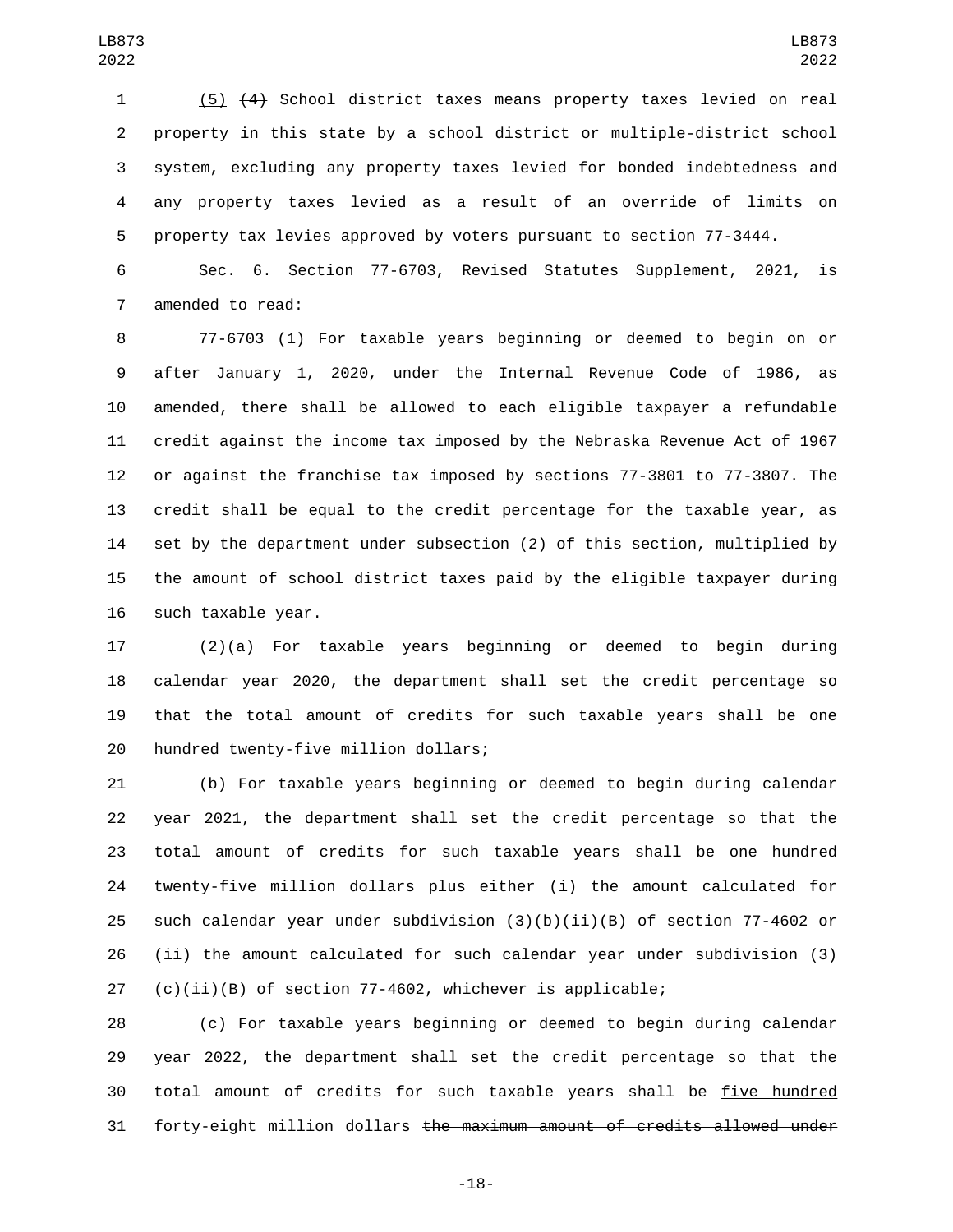subdivision (2)(b) of this section plus either (i) the amount calculated for such calendar year under subdivision (3)(b)(ii)(B) of section 77-4602 or (ii) the amount calculated for such calendar year under subdivision (3)(c)(ii)(B) of section 77-4602, whichever is applicable;

 (d) For taxable years beginning or deemed to begin during calendar year 2023, the department shall set the credit percentage so that the total amount of credits for such taxable years shall be five hundred 8 sixty million seven hundred thousand dollars <del>the maximum amount of</del> 9 credits allowed under subdivision (2)(c) of this section plus either (i) 10 the amount calculated for such calendar year under subdivision  $(3)(b)(ii)$  (B) of section 77-4602 or (ii) the amount calculated for such calendar 12 year under subdivision  $(3)(c)(ii)(B)$  of section 77-4602, whichever is 13 applicable; and

 (e) For taxable years beginning or deemed to begin during calendar year 2024, the department shall set the credit percentage so that the total amount of credits for such taxable years shall be three hundred 17 seventy-five million dollars; and

18 (e)  $(f)$  For taxable years beginning or deemed to begin during calendar year 2024 2025 and each calendar year thereafter, the department shall set the credit percentage so that the total amount of credits for such taxable years shall be the maximum amount of credits allowed in the prior year increased by the allowable growth percentage.

 (3) If the school district taxes are paid by a corporation having an election in effect under subchapter S of the Internal Revenue Code, a partnership, a limited liability company, a trust, or an estate, the amount of school district taxes paid during the taxable year may be allocated to the shareholders, partners, members, or beneficiaries in the same proportion that income is distributed for taxable years beginning or deemed to begin before January 1, 2021, under the Internal Revenue Code of 1986, as amended. The department shall provide forms and schedules necessary for verifying eligibility for the credit provided in this

-19-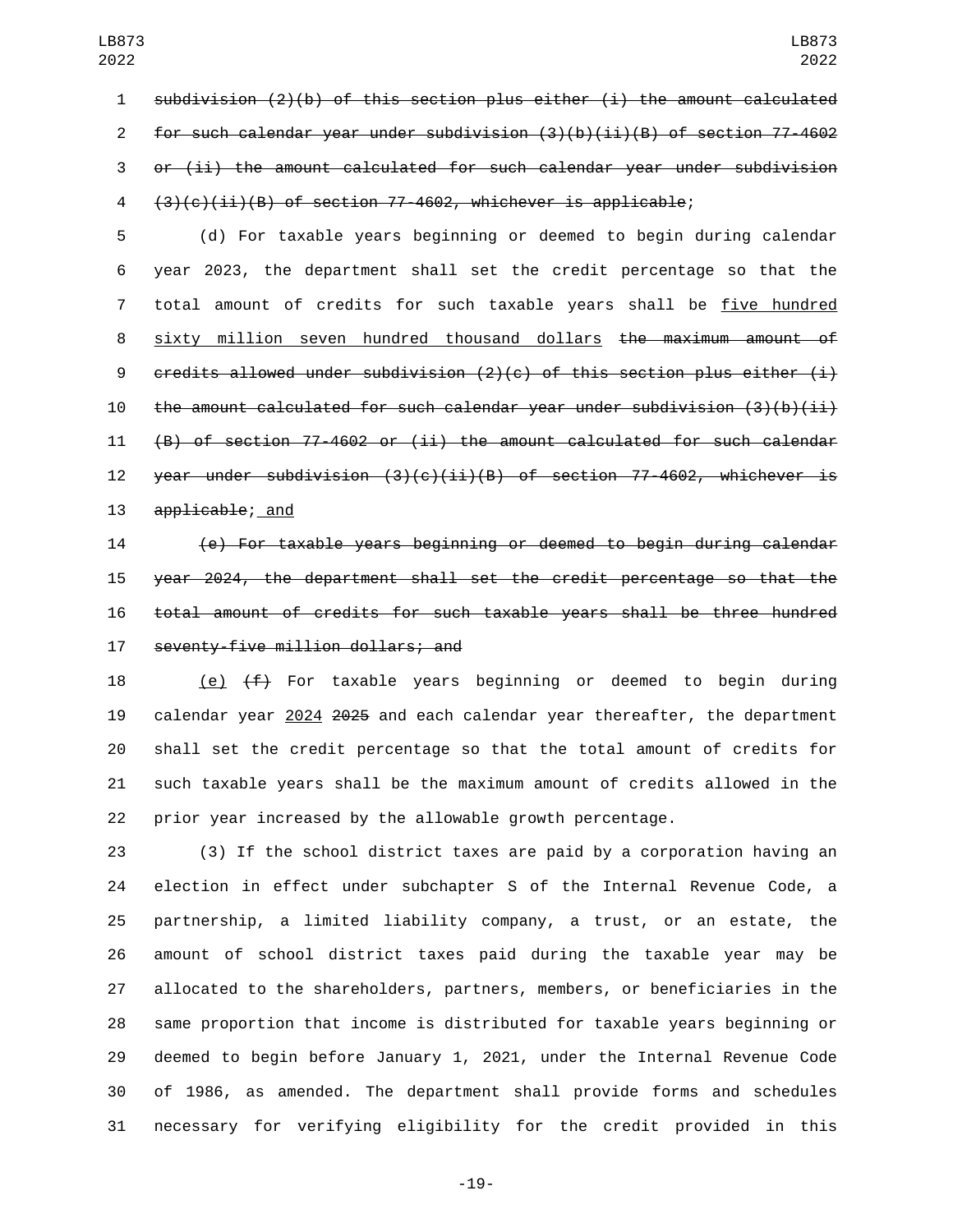section and for allocating the school district taxes paid. For taxable years beginning or deemed to begin on or after January 1, 2021, under the Internal Revenue Code of 1986, as amended, the refundable credit shall be claimed by the corporation having an election in effect under subchapter S of the Internal Revenue Code, the partnership, the limited liability company, the trust, or the estate that paid the school district taxes.

 (4) For any fiscal year or short year taxpayer, the credit may be claimed in the first taxable year that begins following the calendar year for which the credit percentage was determined. The credit shall be taken for the school district taxes paid by the taxpayer during the immediately 11 preceding calendar year.

 (5) For the first taxable year beginning or deemed to begin on or after January 1, 2021, and before January 1, 2022, under the Internal Revenue Code of 1986, as amended, for a corporation having an election in effect under subchapter S of the Internal Revenue Code, a partnership, a limited liability company, a trust, or an estate that paid school district taxes in calendar year 2020 but did not claim the credit directly or allocate such school district taxes to the shareholders, partners, members, or beneficiaries as permitted under subsection (3) of this section, there shall be allowed an additional refundable credit. This credit shall be equal to six percent, multiplied by the amount of school district taxes paid during 2020 by the eligible taxpayer.

 Sec. 7. (1) For taxable years beginning or deemed to begin on or after January 1, 2022, under the Internal Revenue Code of 1986, as amended, there shall be allowed to each eligible taxpayer a refundable credit against the income tax imposed by the Nebraska Revenue Act of 1967 or against the franchise tax imposed by sections 77-3801 to 77-3807. The credit shall be equal to the credit percentage for the taxable year, as set by the department under subsection (2) of this section, multiplied by the amount of community college taxes paid by the eligible taxpayer 31 during such taxable year.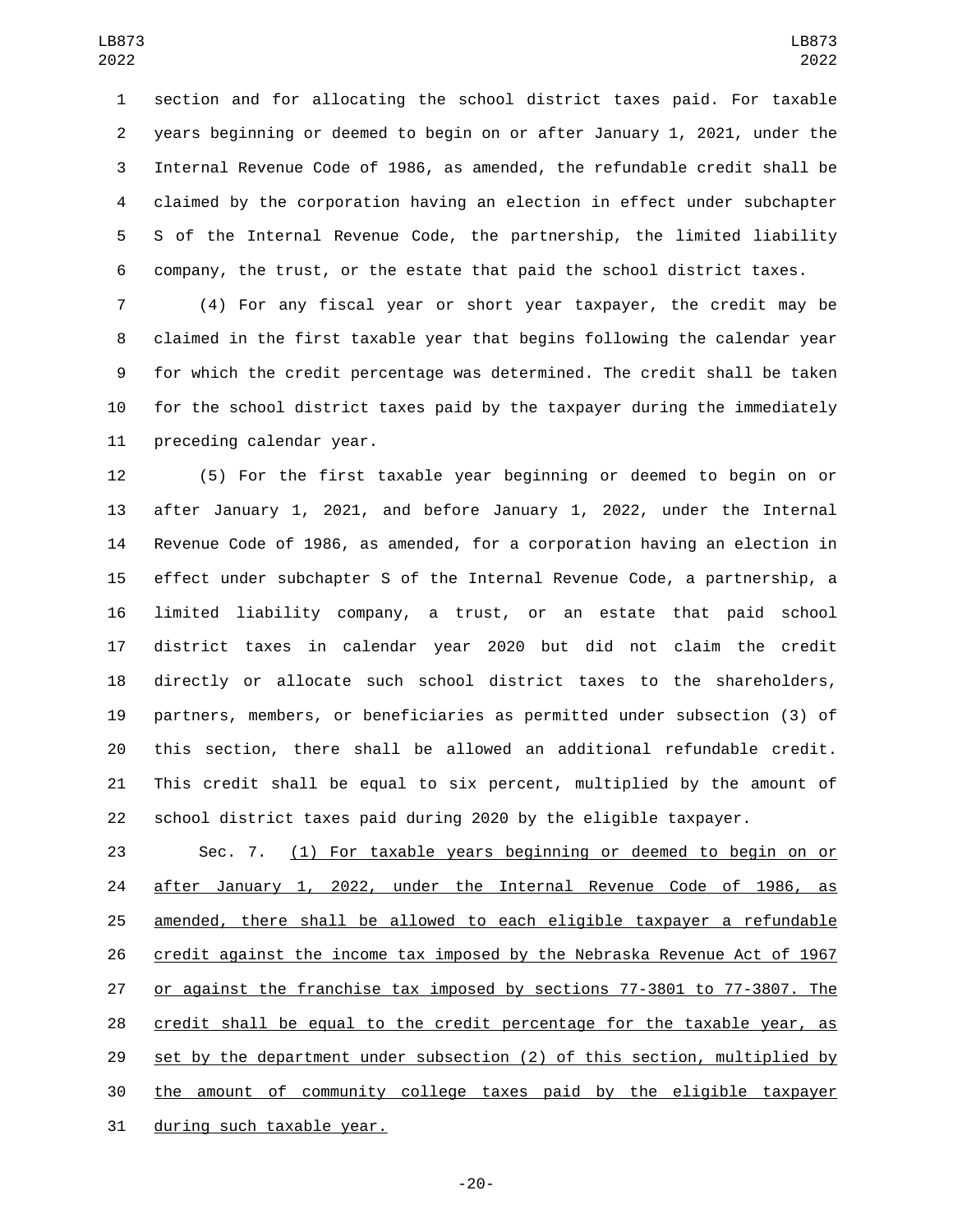| 1              | (2)(a) For taxable years beginning or deemed to begin during              |
|----------------|---------------------------------------------------------------------------|
| $\overline{2}$ | calendar year 2022, the department shall set the credit percentage so     |
| 3              | that the total amount of credits for such taxable years shall be fifty    |
| 4              | million dollars;                                                          |
| 5              | (b) For taxable years beginning or deemed to begin during calendar        |
| 6              | year 2023, the department shall set the credit percentage so that the     |
| 7              | total amount of credits for such taxable years shall be one hundred       |
| 8              | million dollars;                                                          |
| 9              | (c) For taxable years beginning or deemed to begin during calendar        |
| 10             | year 2024, the department shall set the credit percentage so that the     |
| 11             | total amount of credits for such taxable years shall be one hundred       |
| 12             | twenty-five million dollars;                                              |
| 13             | (d) For taxable years beginning or deemed to begin during calendar        |
| 14             | year 2025, the department shall set the credit percentage so that the     |
| 15             | total amount of credits for such taxable years shall be one hundred fifty |
| 16             | million dollars;                                                          |
| 17             | (e) For taxable years beginning or deemed to begin during calendar        |
| 18             | year 2026, the department shall set the credit percentage so that the     |
| 19             | total amount of credits for such taxable years shall be one hundred       |
| 20             | ninety-five million dollars; and                                          |
| 21             | (f) For taxable years beginning or deemed to begin during calendar        |
| 22             | year 2027 and each calendar year thereafter, the department shall set the |
| 23             | credit percentage so that the total amount of credits for such taxable    |
| 24             | years shall be the maximum amount of credits allowed in the prior year    |
| 25             | increased by the allowable growth percentage.                             |
| 26             | (3) If the community college taxes are paid by a corporation having       |
| 27             | an election in effect under subchapter S of the Internal Revenue Code, a  |
| 28             | partnership, a limited liability company, a trust, or an estate, the      |
| 29             | refundable credit shall be claimed by such corporation, partnership,      |
| 30             | limited liability company, trust, or estate.                              |
| 31             | (4) For any fiscal year or short year taxpayer, the credit may be         |